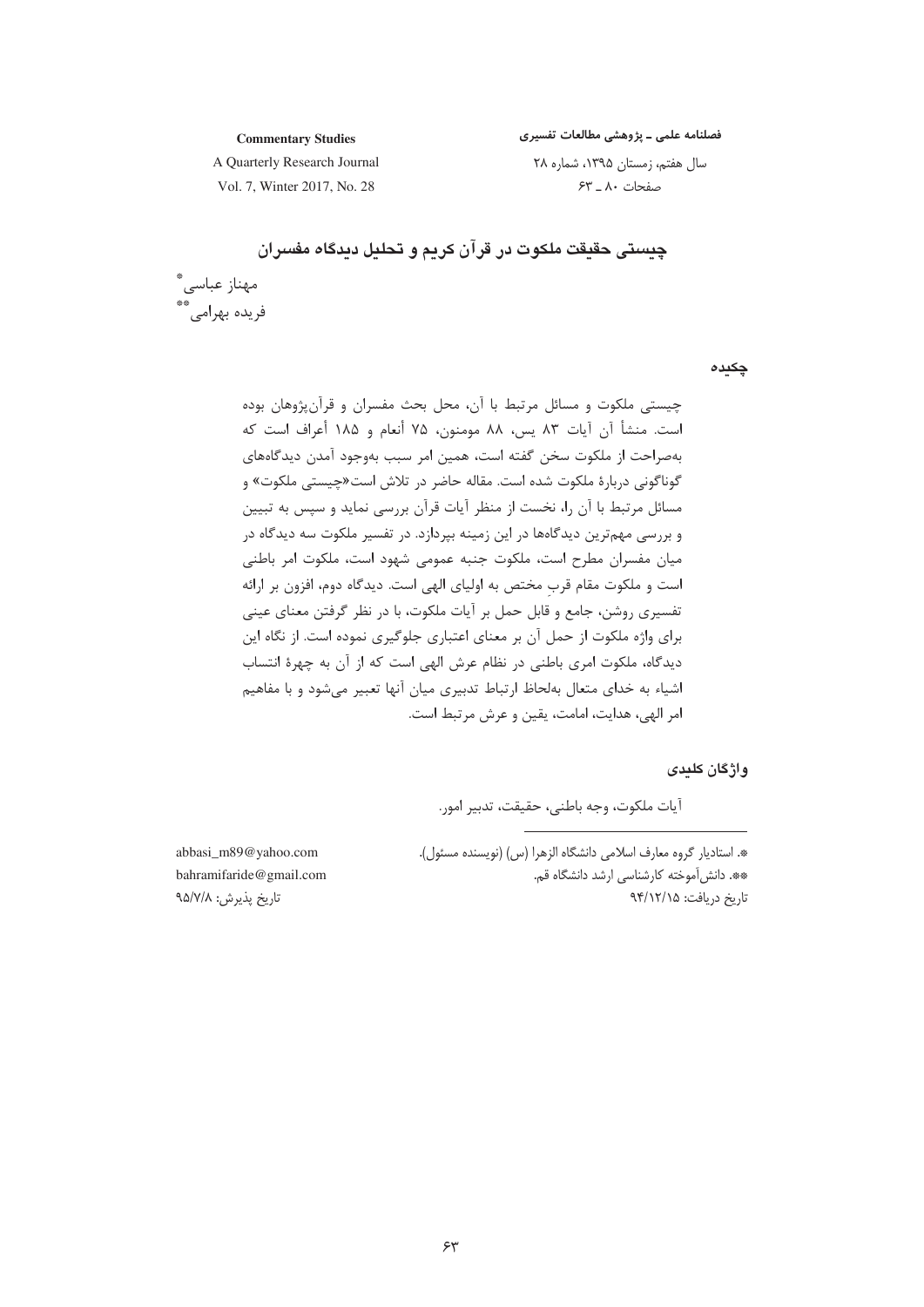### طرح مسئله

از گذشتههای دور در همه فرهنگها، ادیان و اقوام بشری، متافیزیک و موضوع جهانهای فراطبیعی بسیار جذاب و بحثانگیز بوده است، علی رغم این جذابیت، چگونگی باور به این مقولات و شکل و نوع پذیرش آن همواره مورد بحث متفكران بشرى قرار گرفته است؛ جهان مركب از دو بخش محسوس و نامحسوس است، این بخش نامحسوس جهان به عنوان «غیب» یا «فراطبیعی» تعبیر میشود، در جهانبینی اسلامی ایمان به این غیب و ماوراء، از ویژگیهای قطعی مؤمنان شمرده شده است: «الَّـمِّ ۞ ذٰلِكَ الْكتاٰبُ لاٰ رَیْبَ فِیهِ هُدًى لِلْمُتَّقِينَ \* أَلَدِّينَ يُؤْمِنُونَ بِالْغَيْبِ وَيُقِيمُونَ الصَّلْوه وَمِعّاْ رَزَقْناهُمْ يُنْفِقُونَ» (بقره / ٣ \_ ١) و در جاي جاي قرأن كريم بهروشني وباصراحت بدان پرداخته شده است.

بنابراین، تبیین دقیق و صحیح جهانهای فراطبیعی و جایگاه آنها، از جوانب مختلف، می تواند سهم مهمّی در تبیین معارف توحیدی داشته باشد. بدون شک شرح و تبیین این حقایق قرآنی که ماهیتی فرامادی دارند تنها با کمک فهم آیات و روایات مرتبط امکان پذیر خواهد بود. یک بخش از این عوالم غیبی، ملکوت یا همان عالم ملکوت است که کاربرد آن در آیاتی از قرآن سبب شده است که اندیشمندان دینی بهویژه مفسران قرآن به طرح مسئله مهمی در خصوص چیستی و حقیقت ملکوت بپردازند. طرح این مسئله، مفسران را به اظهار نظرهایی واداشته است که رهاورد آن، پدید آمدن دیدگاههای گوناگونی در چیستی ملکوت شده است. دقّت در مفاد ظاهری مجموعه آیات ملکوت، این حقیقت مبنایی را در اختیار میگذارد که ملکوت مطلق، منحصر در ذات الهي است، امّا با اين وجود، برخي مفسران در تبيين آن، تفسيري مادي و محسوسي را ارائه داده و این حقیقت مبنایی را نادیده گرفتهاند، بههمین سبب، مفسران سعی بر آن دارند که در پاسخ به چیستی و حقیقت ملکوت، دیدگاهی معقول و منطقی نسبت به حقیقت مبنایی آن، ارائه نمایند.

مقاله حاضر، در پی پاسخگویی بدین سؤال است که چیستی حقیقت ملکوت در نگاه قرآن کریم و انظار مفسران به چه شکل مطرح شده است؟ ماهیت ملکوت از منظر روایات به چه شکل بیان شده است؟

#### مفهو م شيناسي ملكو ت

واژه ملکوت از مُلک (بر وزن قُفل) گرفته شده است (فراهیدی، ۱۴۰۹: ۸ / ۳۸۰؛ راغب اصفهانی، ۱۴۱۲: ۱ / ۷۷۵؛ طریحی، ۱۳۷۵: ۵ / ۲۹۱؛ ابن منظور، ۱۴۱۴: ۱۰ / ۴۹۲) مُلک در لغت بهمعانی زیر به کار رفته است: نیرو و توانایی در اشیاء (ابنفارس، ۱۴۰۴: ۵ / ۳۵۱) آنچه که انسان از مال و دارایی و چهارپا در اختیار دارد. (فراهیدی، همان؛ ابن منظور، همان) آبی که در سفر همراه مسافر می باشد؛ زیرا با داشتن آن بر امور خود مسلط است (ابن فارس، همان: ٣۵٢) سلطنت و حكومت، (طباطبايي، ١٣٧۴: ١۵ / ٨۴) قدرت بر تصرف. (همان: ٧ / ٢۴١)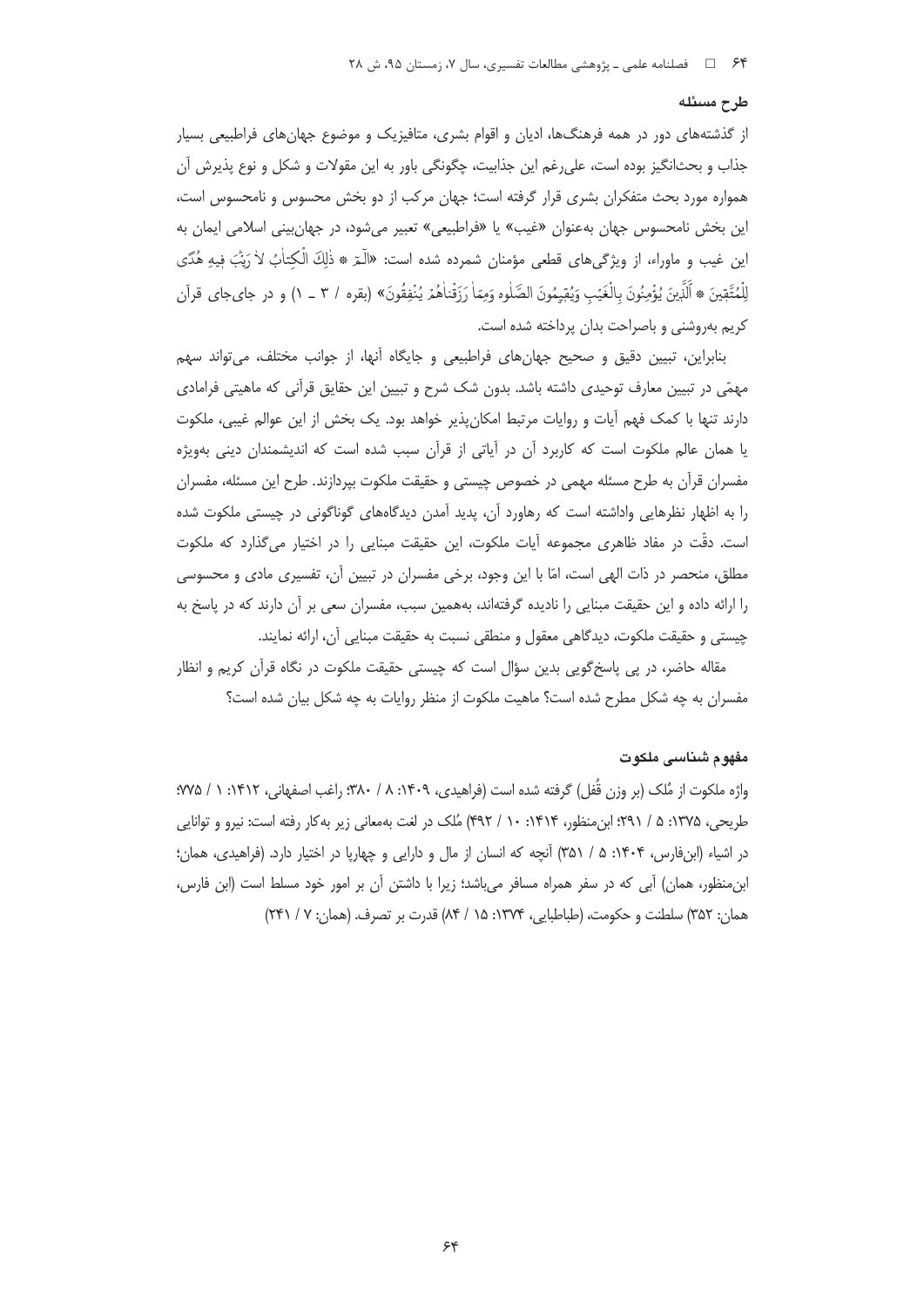چیستی حقیقت ملکوت در قرآن کریم و تحلیل دیدگاه مفسران ۶۵ ۶۵

ملکوت مانند مُلک مصدر است چیزی که هست این قسم مصدر با مصادر دیگر (طغیان، جبران و …) این فرق را دارد که هیأت تأکید در معنا را می رساند و رساتر از مُلک است؛ چون «واو» و «تاء» برای مبالغه به آن اضافه شدهاند، پس ملکوت مبالغه در معنای مُلک است، مانند رحموت و رهبوت که مبالغه در معنای رحمت و وحشت است. (طريحي، ١٣٧۵: ۵ / ٢٩١؛ ابن منظور، همان)

درباره اينكه آيا اصل واژه «ملكوت» معرب است؟ اكثر صاحب نظران علم لغت اظهار نظري نكردهاند، در ألاتقان آمده است: «إبن إبي<اتم به نقل از عِكرِمه آورده است كه درباره ملكوت گفت: آن بهمعناي مَلَك است و اصل آن در زبان نَبطي «مَلَكوتا» بوده است. (سیوطی، ۱۳۸۸: ۱ / ۵۸) برخی مستشرقان، آن را واژه سرياني يا آرامي يا نبطي مي دانند. (جفري، ۱۳۸۶: ۷۰) حسن مصطفوي مي نويسد: اصل واژه ملكوت، عبري و سریانی است. (مصطفوی، ۱۳۶۸: ۱۱ / ۱۶۳) مفسران اولیه اسلامی مانند عکرمه ملکوت را با «ث» قرائت كرده و آن را از ريشه يوناني و قِبطي مي دانند. (طبري، ١۴١٢: ٧ / ١۶٠٩) نخعي گفته است كه اين لغت، «ملكوثا» است و داراي ريشه عبراني است. (ابوحيان اندلسي، ١۴٢٠: ۴ / ٥۶۴) همچنين مجاهد، آن را كلمه نبطی دانسته است. (طوسی، بی تا: ۴ / ۱۷۷؛ طبرسی، ۱۳۶۰: ۸ / ۱۶۲)

نتیجه بررسی لغوی واژه ملکوت بیانگر آن است که اصل این واژه، از «مُلک» بهمعنی عزت، سلطنت و حکومت و نیز قدرت تصرف بر این سلطنت و حکومت بوده است امّا بهطور مجاز در معانی: اموال و دارایی های انسان، آبی که در سفر به همراه مسافر است، استعمال شده است.

# کاربردهای ملکوت در آیات قرآن

واژه «ملكوت» و مشتقات آن (= مَلك، مَلَكتُم، يملِكُ، يملِكون، تَملِكُ، أَملِكُ، مالِك، مالِكون، مَملوك و …) ۶۳ بار در آیات قرآن به کار رفته است، امّا به شکل مستقیم تنها در چهار آیه ذکر شده است، این آیات بدین قرار است:

١. فَسُبْحاٰنَ الَّذِي بِيَدِهِ مَلَكُوتُ كُلِّ شَيْءٍ وَالَيْهِ تُرْجَعُونَ (يس / ٨٣) يس منزَّه است خدايي که مالکیّت و حاکمیّت همه چیز در دست اوست و شما را به سوی او بازمی۴گردانند. ٢. قُلْ مَنْ بِيَدِمِ مَلَكُوتُ كُلّ شَيْءٍ وَهُوَ يُجِيرُ وَلاْ يُجاْزُ عَلَيْهِ إِنْ كُنْتُمْ تَعْلَمُونَ (مؤمنون / ٨٨) بگو: اگر می دانید، چه کسی حکومت همه موجودات را در دست دارد و به بی پناهان پناه می دهد و نیاز به یناه دادن ندارد؟! ٣. وَكَذَٰلِكَ ذُيِّ إِبْرَاٰهِيمَ مَلَكُوتَ السَّمْواٰتِ وَالْأَرْضِ وَلِيَكُونَ مِنَ الْمُوقِنِينَ (انعام / ٧۵) و اين چنین، ملکوت آسمانها و زمین (و حکومت مطلقه خدا بر آنها) را به ابراهیم نشان داديم (تا به آن استدلال كند) و اهل يقين گردد.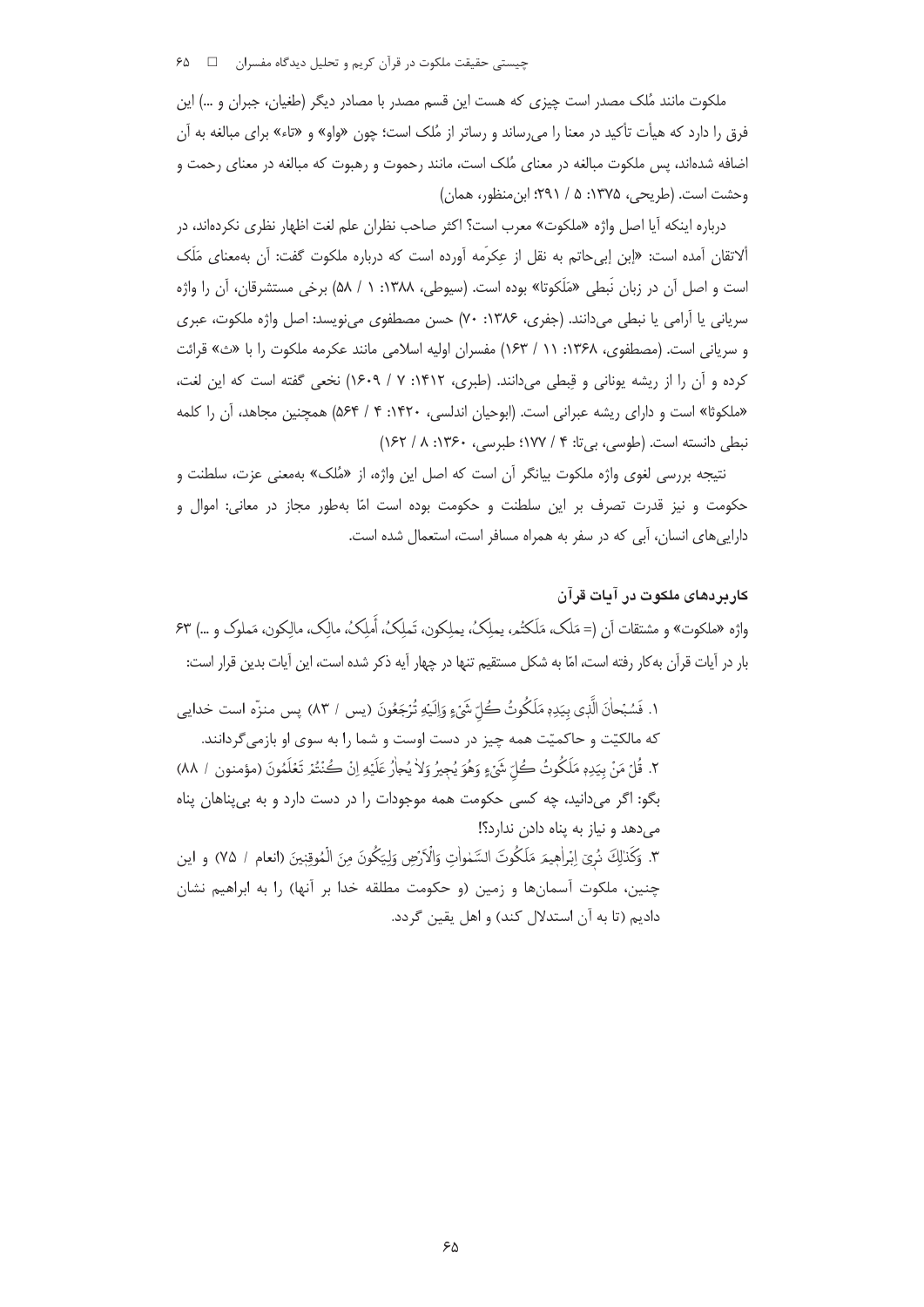۶۶ = 1 فصلنامه علمی ـ پژوهشی مطالعات تفسیری، سال ۷، زمستان ۹۵، ش ۲۸

۴. أَوَلَمْ يَنْظُرُوا فِي مَلَكُوتِ السَّمٰواٰتِ وَالْأَرْضِ وَما خَلَقَ اللَّهُ مِنْ شَيْءٍ … . (اعراف / ١٨۵) آيا در حكومت و نظام آسمانها و زمين و آنچه خدا آفريده است، (از روى دقت و عبرت) نظر نيفكندند؟ … .

## تحلىل آيات

نخستین مطلبی که از درنگ در مفاد آیات فوق بهدست میآید، این است که در هیچ کدام از آیات مذکور سخن صریحی در چیستی و ماهیت ملکوت بهمیان نیامده است.

دومین مطلبی که دو آیه ابتدایی، در آن صراحت دارند این است که، ملکوت همه چیز، تنها از آن خدای متعال است «بِيَدِهٖ مَلَكُوتُ كُلّ شَيْءٍ» همين انحصار، نشان از آن دارد كه ملكوت بهطور مطلق و حقيقى از افق فكر بشر بالاتر و فقط مختص به خداى تعالى است.

سومین مطلبی که آیه سوم بهروشنی از آن سخن گفته است، رؤیت ملکوت آسمان و زمین، توسط حضرت ابراهیمﷺ است، امّا در ماهیت این ملکوت ابراهیمی و چیستی و چگونگی آن هیچ مطلبی در آیات به چشم نمی خورد.

چهارمین مطلب اینکه، آیه می رساند که خدا ملکوت را به هر کس که بخواهد نشان خواهد داد همانطور که به حضرت ابراهیمﷺ نشان داده شد، در مقابل از قید «وَلِیَکُونَ منَ الْمُوقِنِینَ» بهخوبی پیداست که نیل به مقام يقين الهي (عين اليقين) شرط اين رؤيت بوده و هست.

ينجمين مطلب بهدست آمده اينكه، آيه شماره ۴ با خطابي عمومي و همگاني، از انسانها ميخواهد در ملکوت آسمان و زمین، تأمل و تدبر کنند، همانطور که به وضوح پیدا است مسئله شهود ملکوت در این آیه با یک لحن تقریرانه، برای همه انسانها مطرح شده است؛ خطاب عمومی آیه به همراه لحن تقریرانه آن، ماهیتی مادی و قابل رؤیت از ملکوت را به ذهن مخاطب القاء می کند، دیگر اینکه، گویا از وجود یک ظرفیتی نهفته (ظرفيتي حداقلي) در تمام افراد بشر حكايت دارد كه به توسط آن، مي¤وانند ملكوت را رؤيت و در آن تفکر و تأمل کنند و گرنه دلیلی نداشت که آیه با چنین خطابی جمعی مطرح شود، هر چند که طبیعتاً توجه افراد نسبت به آن بر حسب افکار مختلف است.

بنابر آنچه گذشت، در این آیات چهارگانه، بیان صریحی، در چیستی حقیقت ملکوت و ویژگی های آن به چشم نمی خورد، نهایت مطلبی که از دقت در ظاهر آیاتی که در آنها از ملکوت سخن بهمیان آمده است، فهمیده میشود، این است که، ظاهر آیات به خودی خود یک تقسیم؛ندی سهگانه از ملکوت را بر مبنای درجات آن، به ما ارائه میدهد: قسم اول، ملكوتی است كه جنبه عمومی و همگانی دارد؛ خطاب آن به همه افراد بشر است: «اَوَلَمْ يَنْظُرُوا في مَلَكُوتِ السَّمْواٰتِ وَالْاَرْضِ … .»؛ هر چند كه در اين آيه، همه در يك خطاب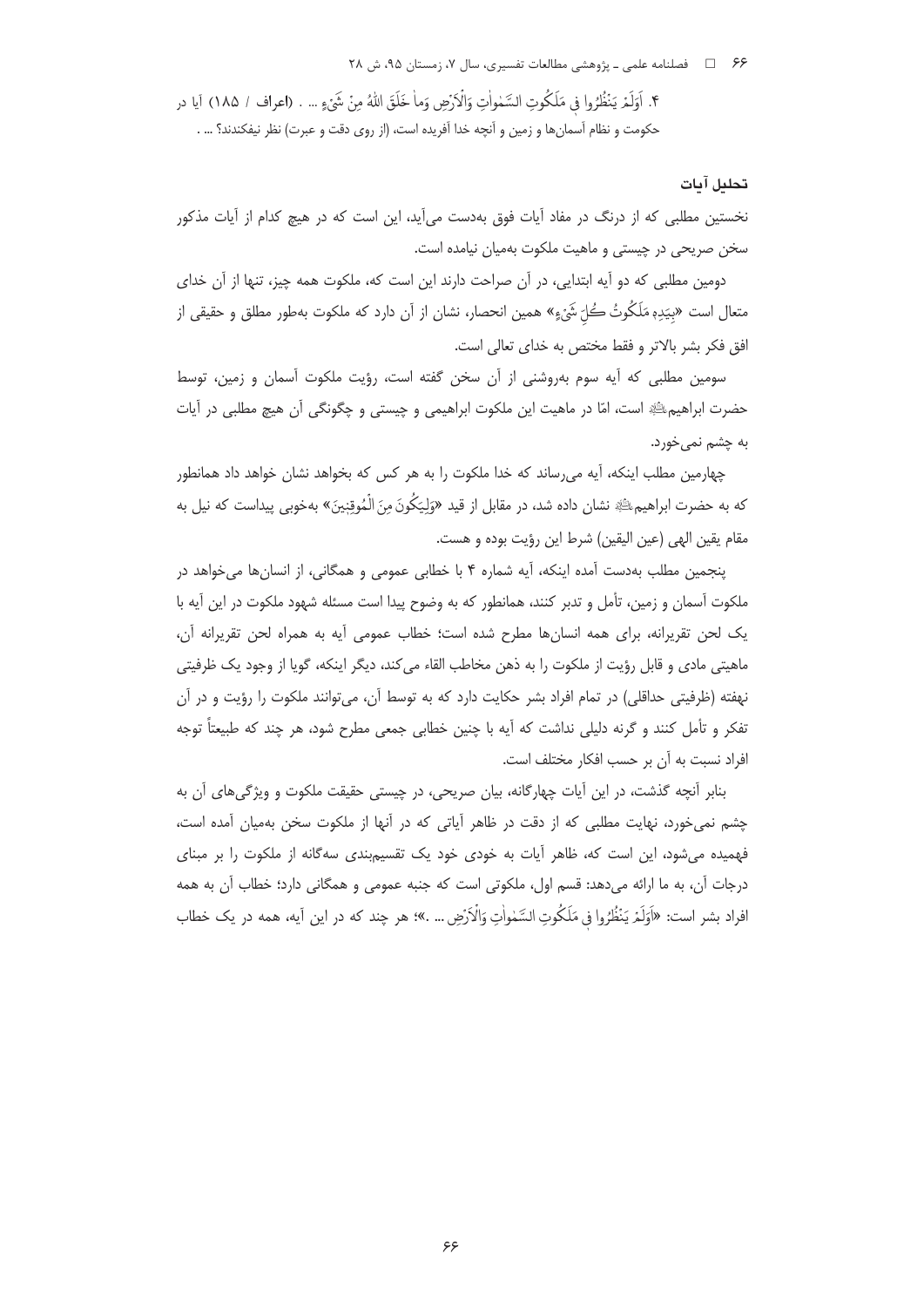چیستی حقیقت ملکوت در قرآن کریم و تحلیل دیدگاه مفسران د MY 7

عمومي به آن امر شدند اما همانطور كه اشارت رفت، طبيعتاً ديدن و شهود ملكوت بسته به بهره افراد خاص دارد و نظر به اینکه توجه افراد بشر نسبت به ملکوت، پس بر حسب افکار بشر مختلف است، مراد از تفکر و تأمل در این وجه ملکوتی، مرتبه نازله آن است وگرنه ملکوت بهطور مطلق از افق فکر بشر بالاتر است.

نوع دیگر ملکوت (قسم سوم) تنها به افرادی خاص اختصاص دارد که به مقام قرب الهی رسیده و از اولیا و برگزیدگان هستند، این افراد بهره و ظرفیت وجودیشان بیشتر از بقیه است: «وَكَذَلِكَ ذُرِيَ اِبْراٰهِيمَ مَلَكُوتَ السَّمٰواٰتِ وَالۡاَرۡضِ …»، همچون حضرت ابراهیمﷺ که با صبرشان مقابل آزمونِهای دشوار، اهل یقین شد و به واسطه همین بردباری و یقین، حقایق ملکوتی برایش مکشوف شد.

# چیستی ملکوت در نگاه مفسّران

در بیانات مفسرین تفاوتهای در تعریف اصطلاح ملکوت به چشم می خورد، تفاوتهایی که سبب بهوجود آمدن آراء گوناگونی پیرامون مفهوم ملکوت در میان مفسران قرآن گردیده است، این بخش از نوشتار بهاختصار به تبیین و بررسی برخی از مهمترین آنها اختصاص یافته است.

نکته قابل توجه اینکه، بررسی مجموعه دیدگاههای مفسران در چیستی و حقیقت ملکوت، نشان گر آن است که هر کدام از مفسران، ذیل آیات چهارگانهای که واژه ملکوت در آنها بهکار برده شده است، دیدگاه واحدی ندارند، بلکه سعی بر آن دارند با توجه به مراتب و اقسام ملکوت در مجموعه آیات، مفهوم آن را بهصورت مستقل، در هر آیه متناسب با سیاق و مفهوم همان آیه، تفسیر کنند، بنابراین به جهت ارائه مناسبتر دیدگاههای مفسران، بر مبنای تقسیمبندی سهگانه از آیات ملکوت مباحث ارائه می گردد:

### قسم اول

**ملکوتی که منحصر در ذات قدرت الهی است**؛ دیدگاه غالب مفسران در تفسیر «بیَدِهٖ مَلَکُوتُ كُلّ شَيْءٍ» بر این است که، مالکیت مطلق و بی قید و شرط هر چیزی که بتوان اسم شیء بر آن نهاد، تحت تسلط و سیطره قدرت الهی است و به موجب و مقتضای این سلطه، قادر است با اراده و استقلال در هر چیزی تصرف کرده و قدرت و علم خویش را در نظام حاکم بر موجودات از ابداع و إنشاء گرفته تا بقاء و فناء آنها به ظهور رساند. خدا هم مبدأ موجودات و علت فاعلی آنها است و هم مرجع و علت غایی (طبری، ۱۴۱۲: ۱۸ / ۳۸؛ طوسی، بي تا: ٨ / ٣٧٩؛ بلخي سمرقندي، بي تا: ٢ / ٣٨٨؛ طبرسي، ١٣۶٠: ١٧ / ٧٢؛ ألوسي، ١٣١۵: ٩ / ٢۵٨. سیدقطب، ۱۴۱۲: ۴ / ۲۴۷۸) صاحبان این دیدگاه واژه ملکوت را به همان، معنای لغوی آن؛ یعنی حکومت و مالکیت الھی تفسیر کردہاند. برخی نیز معتقدند که این مالکیت و سلطه الھی، صرفاً مختص به این دنیا نیست بلکه شامل آخرت هم می شود. (سبزواری، ۱۴۱۹: ۱/ ۳۵۳)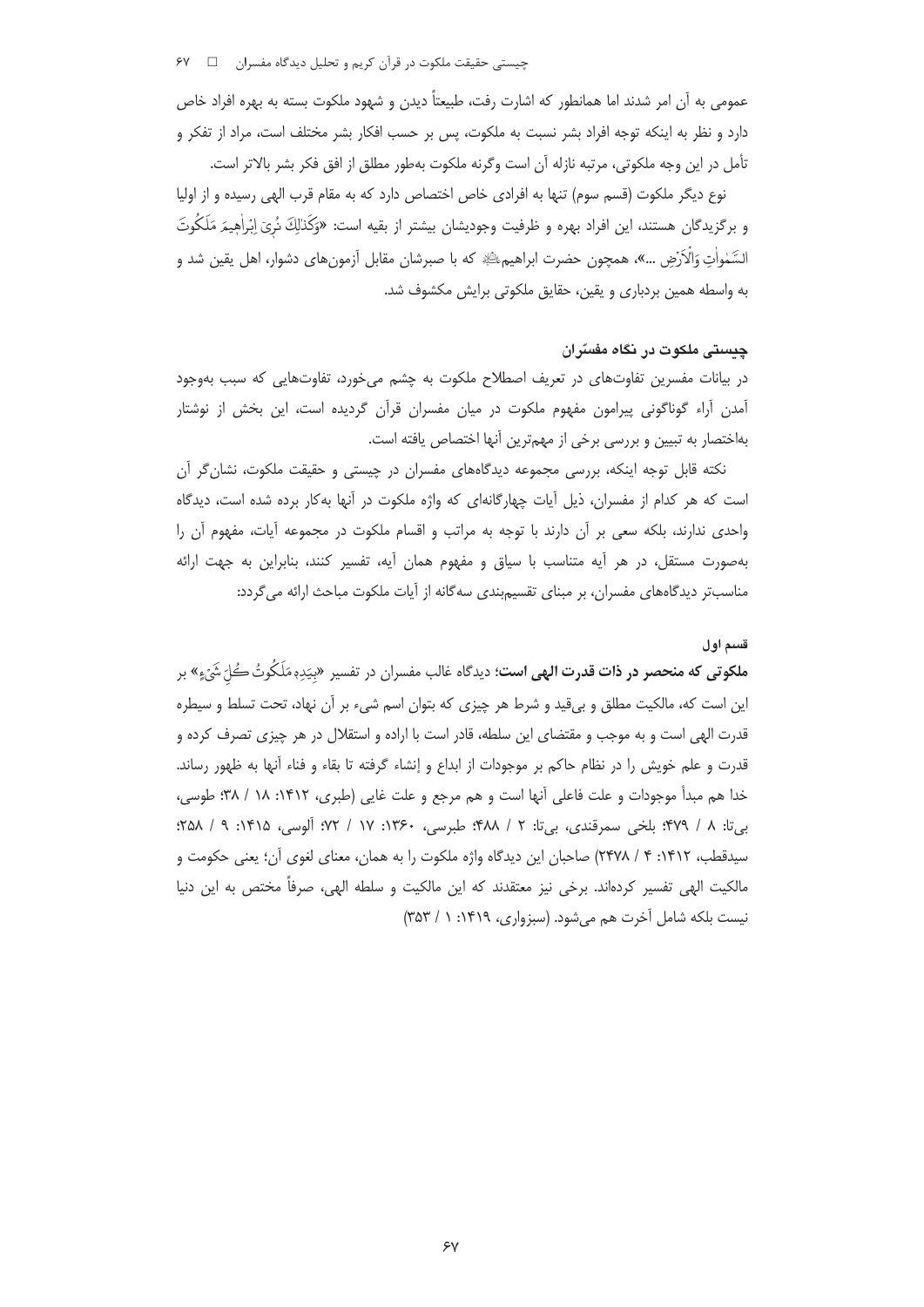سيد محمد حسين طباطبايي با توجه به آيه «إِنَّماْۤ اَمْرُهُرَاذآْ اَرادَ شَيْئًا اَنْ يَقُولَ لَهُۥ ڪُنْ فَيَكُونُ» (يس / ٨٢) نوشته است:

بودن ملكوت هر چيز بهدست خدا «كنايه استعاري» است از اينكه ايجاد هر موجودي که بتوان کلمه «شيء» ,ا بر آن اطلاق نمود مختص به خداي تعالى است، هم چنان *ک*ه فرموده: «أَللَّهُ خاٰلِقُ كُلّ شَيْءٍ» (زمر / ۶۲) و غير از خدا كسى در اين تسلط بهره و سهمی ندارد. پس مُلک خدا محیط به هر چیز است و نفوذ امرش و ممضی بودن حکمش بر هر چیزی ثابت است». (طباطبایی، ۱۳۷۴: ۱۵ / ۸۴، ۱۷ / ۱۷۳)

طباطبايي، جمله «وَ هُوَ يُجِيرُ وَ لا يُجارُ عَلَيْهِ» ,ا تكميل كننده جمله «بِيَدهٖ مَلَكُوتُ ڪُلّ شَيْءٍ» مي داند به جهت رفع این توهم که ممکن است کسی بیندارد عموم ملک و نفوذ امر خدا با اخلال بعضی از اسباب و علل در امر او منافات دارد، ایشان در توضیح آن، چنین میآورد: «از این جهت جمله «بیَدِهٖ مَلَکُوتُ كُلّ شَيْءٍ» را با جمله «وَ هُوَ يُجِيرُ وَ لا يُجارُ عَلَيْهِ» تكميل كرد و اين جمله در حقيقت توضيح اختصاص ملك است و م فهماند که این اختصاص به تمام معنای کلمه است، پس هیچ چیزی از موجودات هیچ مرحلهای از ملک را ندارد و هر موجودی هر چه را مالک است در طول ملک خدا است نه در عرض آن تا به مالکیت خدا خلل وارد كند و يا اعتراض كند، پس حكم و ملك تنها از آن او است». (همان: ١٥ / ٨۴)

#### قسم دوم

م**لکوتی که به حضرت ابراهیم نشان داده شد**؛ دیدگاهی که به شکل وسیعی، میان متقدمین ملاحظه می شود، مقصود از این ملکوت را رؤیت نشانههای قدرت خدا توسط حضرت می دانند (تعلبی، ۱۴۲۲: ۴ / ۱۶۱: طوسی، بیتا: ۴ / ۱۷۶؛ سورآبادی، ۱۳۸۰: ۱ / ۶۷۵؛ رازی، ۱۴۰۸: ۷ / ۳۴۲؛ طبرسی، ۱۳۶۰: ۸ / ۵۳؛ زمخشری، ۱۴۰۷: ۱۳ / ۳۴) برخی از صاحبان این دیدگاه، آن را به مفسران اولیه (صدر اسلام) از جمله ابن عباس، مجاهد، فراء و قتاده نسبت می دهند. (تعلبی، ۱۴۲۲: ۴ / ۱۶۱؛ طوسی، بی تا: ۴ / ۱۷۶؛ رازی، ۰۱۴۰۸): ۷ / ۳۴۲؛ طبرسی، ۱۳۶۰: ۸ / ۱۵۳) اینان بر این باورند، حضرت ابراهیم اگر عجائب و بدائع آسمان و زمین را که دال بر کیفیت نظم و تدبیر الهی است، منکشف شد. مشاهده این عجایب و نیز نظم بدیع حاکم بر مخلوقات، بهعنوان قوه استدلال روشني، حضرت را به حالت يقين قاطع نسبت به مقام الوهيت و معرفت تمام درباره اسماء و صفات الهي قدرت الهي رهمنون مي كند. (همان)

در مقابل این دیدگاه متقدمین با رویکردی مادی و محسوس، در نگاه برخی مفسران متأخر، تصویرگرایی باطني به چيستي ملكوت قابل برداشت است (سيدقطب، ١۴١٢: ٢ / ١١٣٩؛ امين اصفهاني، ١٣۶١: ١١ / ۶۳: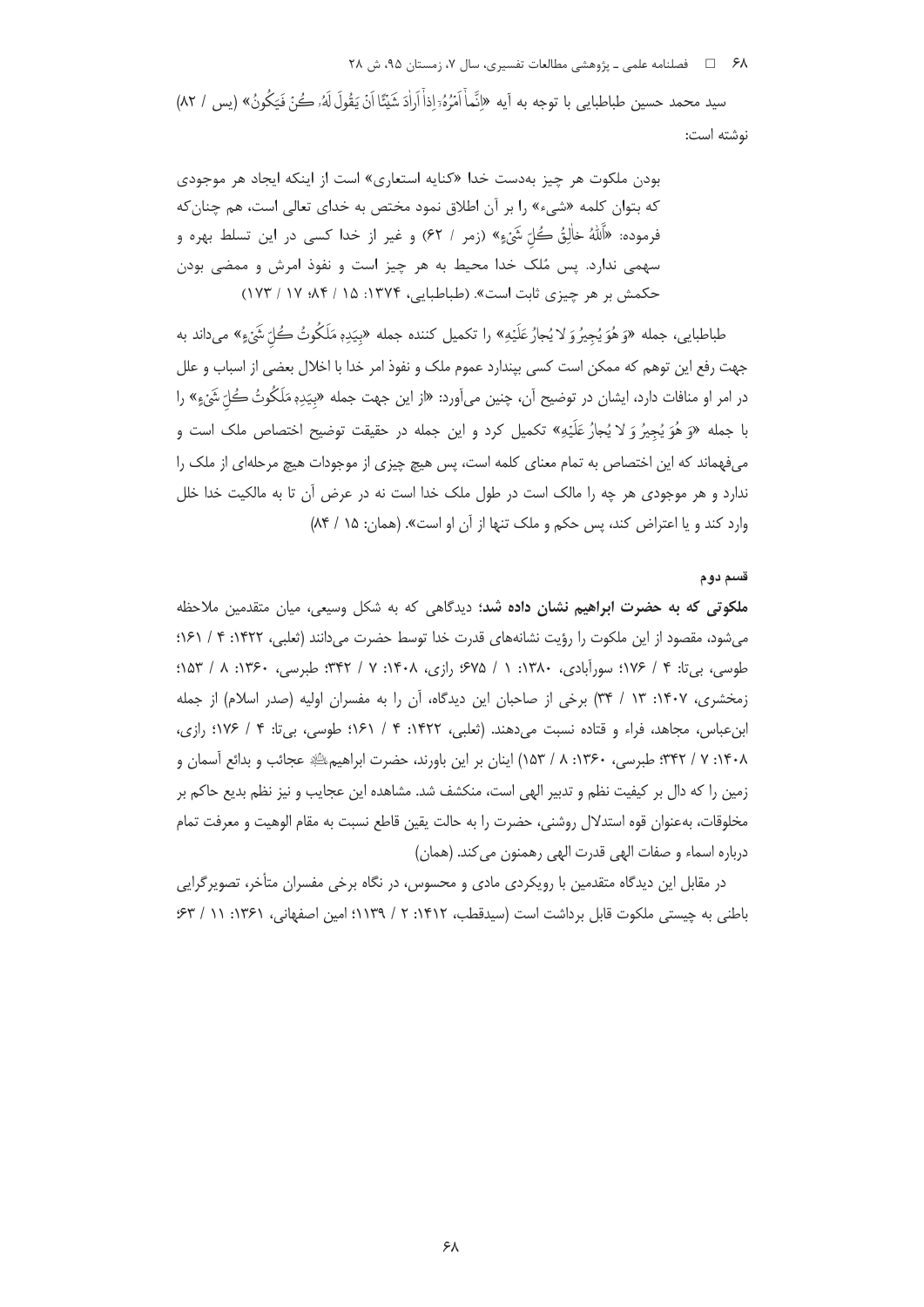چیستی حقیقت ملکوت در قرآن کریم و تحلیل دیدگاه مفسران د سال ۶۹

گنابادی، ۱۴۰۸: ۵ / ۱۶% طباطبایی، ۱۳۷۴: ۷ / ۲۴۰؛ جوادی آملی، ۱۳۹۰: ۱۲ / ۱۱۶) برخی بر این عقیدهاند که: «جاذبه آفرینش و رابطه تدبیر آفریدگار درباره موجودات، بهطور شهود قلبی و غیر عادی به حضرت ابراهیم نشان داده شد و بهطور موهبتی و افاضه الهی، حقایق اشیاء بر او آشکار شد و بدانها آگاه گشت نه از طريق حواس ظاهري، فكر و خيال و يا علل و جريان اسباب». (مراغي، بي تا: ٧ / ١۶٩)

صاحبان این دیدگاه بر این باورند که، هر موجودی دو جنبه دارد ظاهر و باطن، جنبه ظاهری آن است که انسان به أن موجود و به أثار أن نظر می|فکند، ماهیتی جسمانی که دارای طول و عرض و عمق است و ترکیب شیمیایی و فیزیکی و خواص طبیعی (حد وجودی و مرز هستی) آن را میفهمد که جنبه جسمانی، مُلک و یا طَبع نامیده میشود، جنبه دیگر وجه باطنی است که غیبی و ناپیداست؛ این وجه باطنی همان نیروی جذبه و قدرت الهی است که بهطور دائم و مستمر، سرتاسر جهان را تدبیر می نماید، با این لحاظ هر موجودی پی درپی نیازمند به ادامه جذبه و تدبیر او است هیچ موجودی از خداوندی که عالم را آفریده و نظام آن را در دست دارد، نه در ذاتش و نه در توابع ذاتش و نه در قوا و نه در افعالش، بی نیاز نیست و در هیچ حالی از خود استقلال ندارد، نه در حال انفرادش و نه در حالی که با سایر اجزای عالم، اجتماع و ارتباط داشته باشد و چنانچه لحظهای از آن جذبه الهی قطع شود، نابود خواهد شد و بدون آن جاذبه واقعیتی نخواهد داشت؛ موجودات خودشان عین واقعیت نیستند بلکه همواره به واقعیت ثابتی تکیه داده و از آن بهره میبرند، مانند تابش اشعه خورشید که پیوسته به جهان می¤ابد و چنانچه لحظهای از نورافشانی بیبهره گردد تیرگی و تارگی عالم را فراگرفته و نظامش گسیخته خواهد شد. (بروسوی، بی تا: ۳ / ۵۷؛ گنابادی، ۱۴۰۸: ۵ / ۴۹۲؛ حسینی همدانی، ۱۳۷۲: ۷ / ۱۶۶و ۵ / ۳۹۰؛ جوادی آملی، ۱۳۹۰: ۱۲ / ۱۱۶) بنابراین معلوم شد که هر موجودی ناگزیر رابطهای با آفریدگار دارد که از جلوه این ارتباط، تعبیر به ملکوت می شود.

این دیدگاه، بر خلاف تفسیر صرفاً مادی و محسوس متقدمین از ملکوت، آن را بهعنوان عالم و یا نظامی در نظر گرفته است که از نظام مادی و محسوس به کلی متمایز است.

نظریه سید محمد حسین طباطبایی درباره ملکوت که از مباحث وی ذیل آیات ملکوت بهدست می آید منطبق بر همین دیدگاه است، ایشان معتقد است که: «اگر در جمله «وَکَذلِكَ ذُرِيَ اِبْراْهِيمَ مَلَکُوتَ السَّمْواٰتِ وَالْأَرْص …» و همچنین سایر آیات مربوط به آن دقت شود، بهخوبی معلوم میشود که منظور از نشان دادن ملکوت آسمان و زمین، بهخاطر آن است که خدا خود را به ابراهیم نشان دهد، منتهی از طریق مشاهده اشیاء و از جهت استنادی که اشیاء به وی دارند.» (طباطبایی، ۱۳۷۴: ۷ / ۲۴۳) و چنین بیان میدارد که: «مراد از «ملکوت» آن جهت از هر چیزی است که رو به خداست؛ چون هر موجودی دو جهت دارد، یکی رو به خدا و یکی دیگر رو به خلق، ملکوت هر چیز آن جهتی است که رو به خدا است و مُلک آن سمت رو به خلق است

 $59$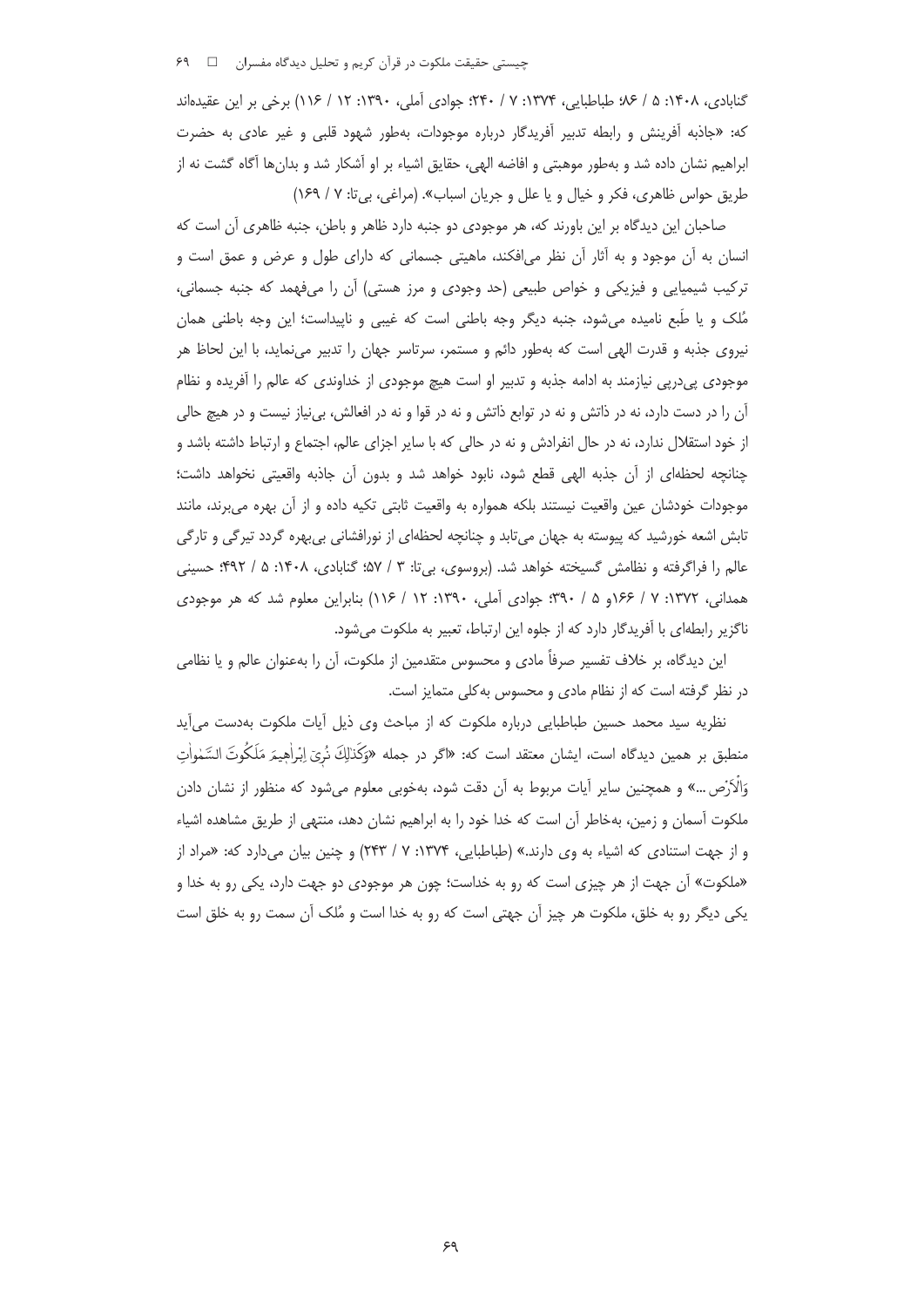ممکن هم هست بگوییم: ملکوت بهمعنای هر دو جهت هر موجود است.» (همان: ۱۷ / ۱۷۳) پس، ملکوت به تعبير علامه، همان وجود اشياء است به لحاظ انتسابشان به خدا و رؤيت ملكوت بهمعناي ديدن خدا است با ديدن اشياء و موجودات». (همان، ٧ / ٢۴٢)

علامه، هدف از نشان دادن ملکوت آسمان و زمین را این گونه بیان میدارند:

خدا خود را به ابراهیم نشان دهد، منتهی از طریق مشاهده اشیاء و از جهت استنادی که اشیاء به وی دارند و ابراهیمﷺ دانست که هیچیک از این موجودات، مربی دیگران و مدبر نظام جاری در آنها نیست، پس این بتها مجسمههایی هستند که دست بشر آنها را تراشیده و بدون اینکه در این باره از ناحیه خدا دستوری داشته باشند، اسم خدایی را بر آنها نهادهاند، غافل از اینکه معقول نیست دستپرورده انسان مربی و مالک خود او باشد، همچنین قابل پذیرش نیست که اجرام آسمانی، ستاره، ماه و خورشید مالک و مدبر تکوینی عالم باشند، در حالی که خودشان دارای تحول و طلوع و غروبند. (همان،  $(757/V.17V)$ 

غرض از ارائه ملکوت، این بوده که ابراهیمﷺ به پایه یقین به آیات خدا برسد بهطوری که در جای دیگر مىفرمايد: «وَجَعَلْناْ مِنْهُمْ اَئِمَّةً يَهْدُونَ بِاَمْرِناْ لَمَا صَبَرُواءٌ وَكانُوا بِاٰياتِنا يُوقِئُونَ» (سجده / ٢۴) همان يقيني كه نتیجهاش یقین به «اسماء حسنی» و صفات علیای خدا است و این مرحله، همان مرحلهای است که درباره رسيدن پيامبر اسلامﷺ به أن پايه، فرموده: «سُبْحاٰنَ الَّذِيَ اَسْرٰى بِعَبْدِهِ لَيْلًا مِنَ الْمَسْجِدِ الْحَراٰمِ إِلَى الْمَسْجِدِ الْاَفْصَا الَّذِي بِأَرَكْنا حَوْلَهُ. لِئُرِيَهُ. مِنْ ءاٰياتِناً» (اسراء / ١) و نيز فرمود: «ما زاغَ الْبَصَرُوما طَغي \* لَقدْ رَابي مِنْ ءاٰياتِ <sub>(</sub>َبِّهِ الْكُبُزِّي» (نجم / ١٨) و اين يقين به آيات پروردگار نهايت و اعلا درجهاي است كه انبياﷺ در سير تکاملی خود می توانند به آن برسند.

قرآن کریم برای علم یقینی به آیات خدا، آثاری برشمرده است که یکی از آن آثار این است که: پرده حواس، از روی حقایق عالم کون کنار رفته و از آنچه در پس پرده محسوسات است آن مقداری که خدا خواسته باشد، ظاهر مي شود و در اين باره فرموده است: «كَلَّا لَوْ تَعْلَمُونَ عِلْمَ الْيَقِينِ \* لَتَرَوُنَّ الْجَجيمَ» (تكاثر / ۶) و نيز فِرِمود: «كَلْآنَّ ڪتابَ الْإِنْهِ أُرلَفِي عِلَّتِينَ \* وَمِأْإِذْرٰبِكَ ماعِلْتُونَ \* كتابٌ مَرْقُومٌ \* بَشْهَدُهُ الْمُقَبَّوْنَ». (مطففين / ٢١ \_ ١٨) طباطبایی، همان: ۲۴۴ ـ ۲۴۲)

قسم سوم

م**لکوتی که خدا از همه انسانها میخواهد در آن نگریسته و تفکر کنند**؛ اکثر مفسران آن را به توجه و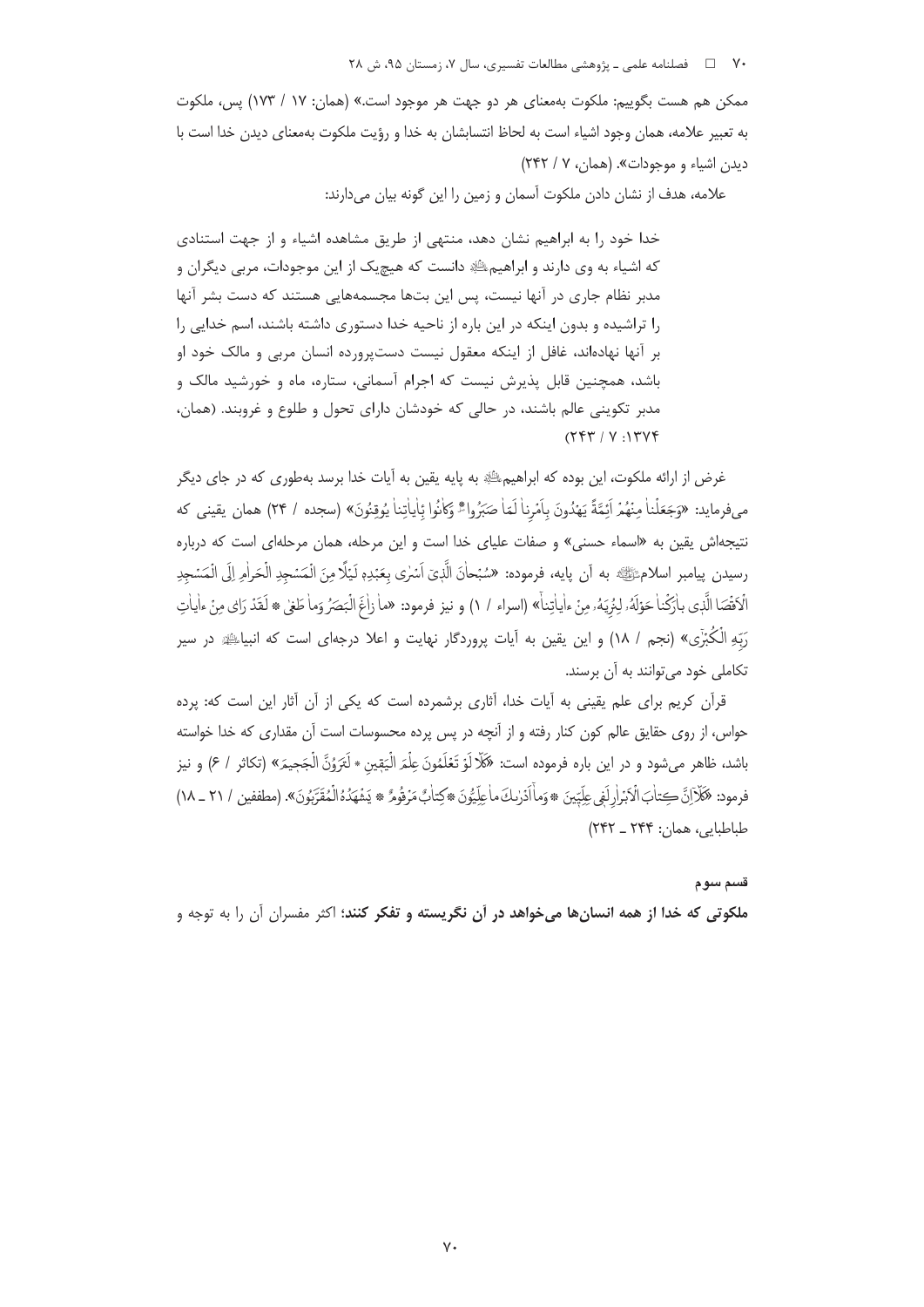تفکر بشر در نظام آفرینش آسمان و زمین تفسیر میکنند، این دیدگاه به شکل وسیعی در تفاسیر متقدمین ملاحظه می شود (طوسی، بی تا: ۵ / ۴۴: ثعلبی، ۱۴۲۲: ۴ / ۳۱۲: رازی، ۱۴۰۸: ۷ / ۳۴۲: طبرسی، ۱۳۶۰: ۱۰ / ۱۲۵؛ جرجانی، ۱۳۷۷: ۳ / ۲۹۸) صاحبان دیدگاه، بر این باورند که ملکوت عبارت است از عجایب آسمانها و زمین و هر أنچه ما بین این دو است، از جمله خلقت أسمانی است به این سترگی و اقامه أن بدون هیچ ستونی که قابل مشاهده باشد، آراستن آن به ستارگان و ماه و خورشید و … به همراه گردش منظم آنها، و خلق زمین با انواع نباتات و خلایق و اصناف از جمادها گرفته تا حیوانها، حرکات و تغییرهای فصلی روی زمین؛ تأمل در کیفیت و نظم و ترتیب اینها، دلالت بر کمال قدرت آفریننده آنها دارد، بهواقع خدا آثار قدرت خویش را در خلقت آسمان و زمین و هر آنچه بین آنها است را به نمایش گذاشته تا همه بدانند که آنها را خالق و مدبری است و همه دلیلی روشن بر یکتایی خدا است. (طوسی، همان؛ ثعلبی، همان؛ طبرسی، همان؛ سورآبادی، ۱۳۸۰: ۲ / ۸۴۳؛ زمخشری، ۱۴۰۷: ۲ / ۱۸۲؛ آلوسی، ۱۴۱۵: ۵ / ۱۲۰)

دقت در جهان و نظام آفرینش از جهت استنادی که موجودات به خدا دارند، سبب میشود انسان در شناخت خدا و صفات او و معرفت معاد توقّف نکند و پی به مدبّر و تسخیر کننده و ملکوت آسمانها و زمین بېرد. (گنابادي، ۱۴۰۸: ۵ / ۴۹۳)

عبدالله جوادي آملي در اين زمينه مي نويسد:

ديدن و شهود ملكوت بسته به بهره افراد خاص دارد هر چند ديگران هم در اين آيه به آن امر شدند؛ از این و هنگام ذکر ملکوت اشیاء از خدا با اسماء تنزیهیه و جلالیه مانند سبحان ياد ميشود: «فَسُبْحاٰنَ الَّذِي بِيَدِهِ مَلَكُوتُ كُلّ شَيْءٍ …» (يس / ٨٣) و هنگام سخن گفتن از مُلک اشیاء از خدا با اسماء جمالیه و تشبیهیه مانند تبارک یاد میشود: «تَباٰرَكَ الَّذِي بِيَدِهِ الْمُلْكُ وَهُوَ عَلَى كُلِّ شَيْءٍ قَدِيرٌ». (ملك / ١) (جوادي آملي، ١٣٩٠: ١١٢ / ١١۶)

بهطور مسلم بشر همین بدن مادی محض نیست؛ چراکه اگر این طور بود هرگز به مقام نبوت نمی رسید، انسان دارای روح متعالی از سنخ ملکوت است و می تواند با ملکوت جهان ارتباط برقرار کند، انسان در مسیر تکامل خود، با غباررویی و شکوفایی استعدادهایش می تواند راه خلیل الله را طی نماید، با حفظ مراتب همتایان خلیل معادل او نصیبشان میشود و آنها که بالاترند مانند حضرت رسولﷺ از ملکوت برتری بهرهمند هستند و أنان كه پيروان و شاگردان ايشانند: «إِنَّ أَوْلَي النَّاسِ بِإِبْراهِيمَ للَّذِينَ اتَّبَعُوهُ وَهذَا النَّبِيُّ وَالَّذِينَ اتَّنُوا وَاللَّهُ وَلُّ الْمُؤْمِنِينَ» هر يک به اندازه خود راه ملکوت را مي پيمايند.

سید محمد حسین طباطبایی که ذیل آیات ملکوت دیدگاه واحدی را مورد پذیرش و تأکید قرار داده است، در چيستي اين ملکوت مي نويسد:

 $\vee$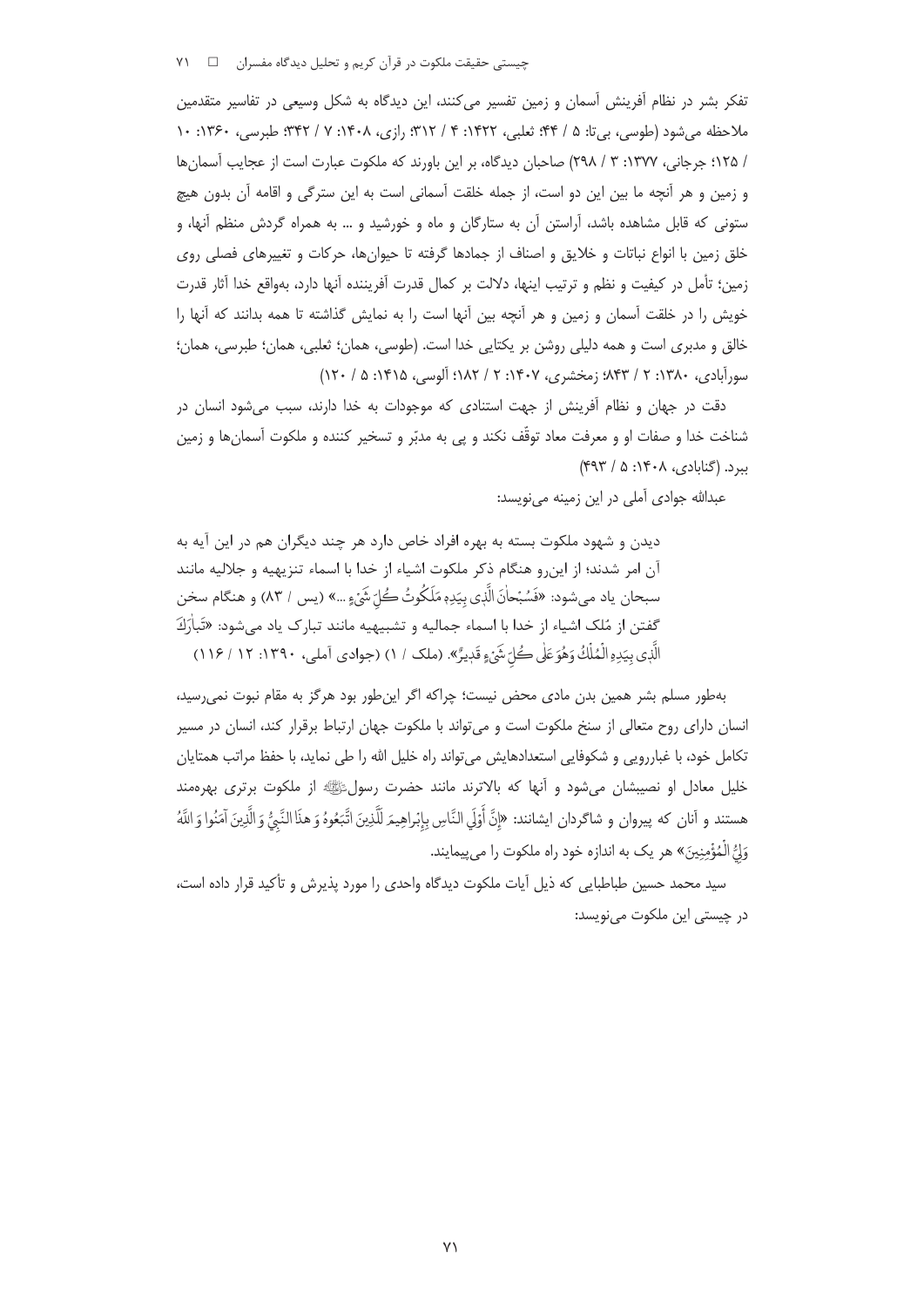«مَلَكُوتُ» در عرف قرآن و بهطوري كه از آيه «إِنَّماْأَمَرُهُۥٓاِذاْأَاراٰدَشَيْئَاانَ يَقُولَالَهُۥصُنْ فَيَكُونُ \* فَسُبْحاٰنَ الَّذِي بِيَدِهِ مَلَكُوتُ كُلِّ شيءٍ» استفاده مي شود عبارت است از باطن و آن طرف هر چیز که بهسوی پروردگار متعال است و نظر کردن به این طرف با یقین ملازم است، هم چنان كه از آيه «وَكَذلِكَ نُرِيّ اِبْراٰهِيمَ مَلَكُوتَ السَّمٰواٰتِ وَالْأَرْضِ وَلِيَكُونَ مِنَ الْمُوقِنِينَ» اين تلازم بهخوبي استفاده مي شود. (طباطبايي، ١٣٧۴: ٨ / ۴۵۵)

### بررسے ونقد

نكته حائز اهميت اينكه، بررسي سياق آيات ملكوت، ما را متوجه دو مطلب مي كند:

**اول** اینکه قرآن در هر چهار موضعی که از ملکوت یاد میکند در آیات ماقبل آنها، مسئله، ذات و صفات و تدبیر خدا را در سراسر هستی خطاب به بندگانش مطرح کرده است.

دوم؛ استناد به سیاق آیات می رساند که ملکوت با مقام «هدایت» در ارتباط است؛ یعنی آنگاه که خدا در صدد است با توصیف صفات و ذات و تدبیرش، بندگانش را هدایت نماید، در ادامه متعرض ملکوت میشود.

فخر رازی یافته نخست را نیز به شکل کلی مطرح کرده است، وی در مسئله «چگونگی دلالات خدا بر بندگانش را، به صفات و ذات و تدبیرش در هستی» مبنای «استفاده از واژگان و ترکیبهای رایج در محاورههای عرفی» اتخاذ کرده است، سپس بر اساس همین مبنا، بسیاری از آیات را که بیانگر افعال و تدبیر خدا بر هستی است مانند مُلک، سلطنت، استیلاء، ریاست، سلطنت و دیگر تعبیرهای مشابه آنها را به تفسیر میگذارد (رازی، ۱۴۲۰: ۵ / ۲۷۰ به نقل از: کلانتری، ۱۳۹۲: ۱۷ و ۱۸) پس دیدگاه فخر رازی، بیانگر نوعی روشمندی در گفتار قرآن می تواند محاسبه شود، بدین صورت که، هرگاه خدا با توصیف صفات و ذات و تدبیرش در هستی، قصد دارد بندگانش را هدایت نماید، از واژها و ترکیبهایی استفاده می کند که میان مردم رایج است، از جمله همین اصطلاح ملکوت (برگرفته از مُلک) چرا که استفاده از این ترکیبها سبب استقرار عظمت الهي در قلوب بندگانش خواهد شد، البته مشروط به اينكه هيچ تشبيهي ميان خالق و مخلوق صورت نگیرد و علم حاصل از این تر کیبها، آن گونه که برای آدمیان رایج است، نسبت به خدای متعال متصور نگردد.

با همین نگاه، به سراغ اشکال وارده بر دیدگاهی که در قسم اول مطرح شد میرویم، هر چند این دیدگاه تلاش نموده تا تفسیری قابل فهم از آیات ملکوت ارائه دهد امّا چنانچه بر اساس آن، ملکوت را بهمعنای لغوى أن (مُلك: مالكيت و سلطنت) حمل كنيم در اين صورت، براى واژه ملكوت هيچگونه واقعيت يا مصداق عینی حقیقی را نمیتوان در نظر گرفت، بلکه صرفاً بیانگر یک نوع معنای عرفی، اعتباری و خالی از واقعیت است؛ چرا که اگر مفاهیم برگرفته از سلطنت و حکومت الهی را، با آنچه از همین واژگان در ذهن و عرف انسانی تداعی می شود، یکسان پنداریم، در نهایت تفسیر واژه ملکوت در حق خدا بر اساس عرف انسانی، به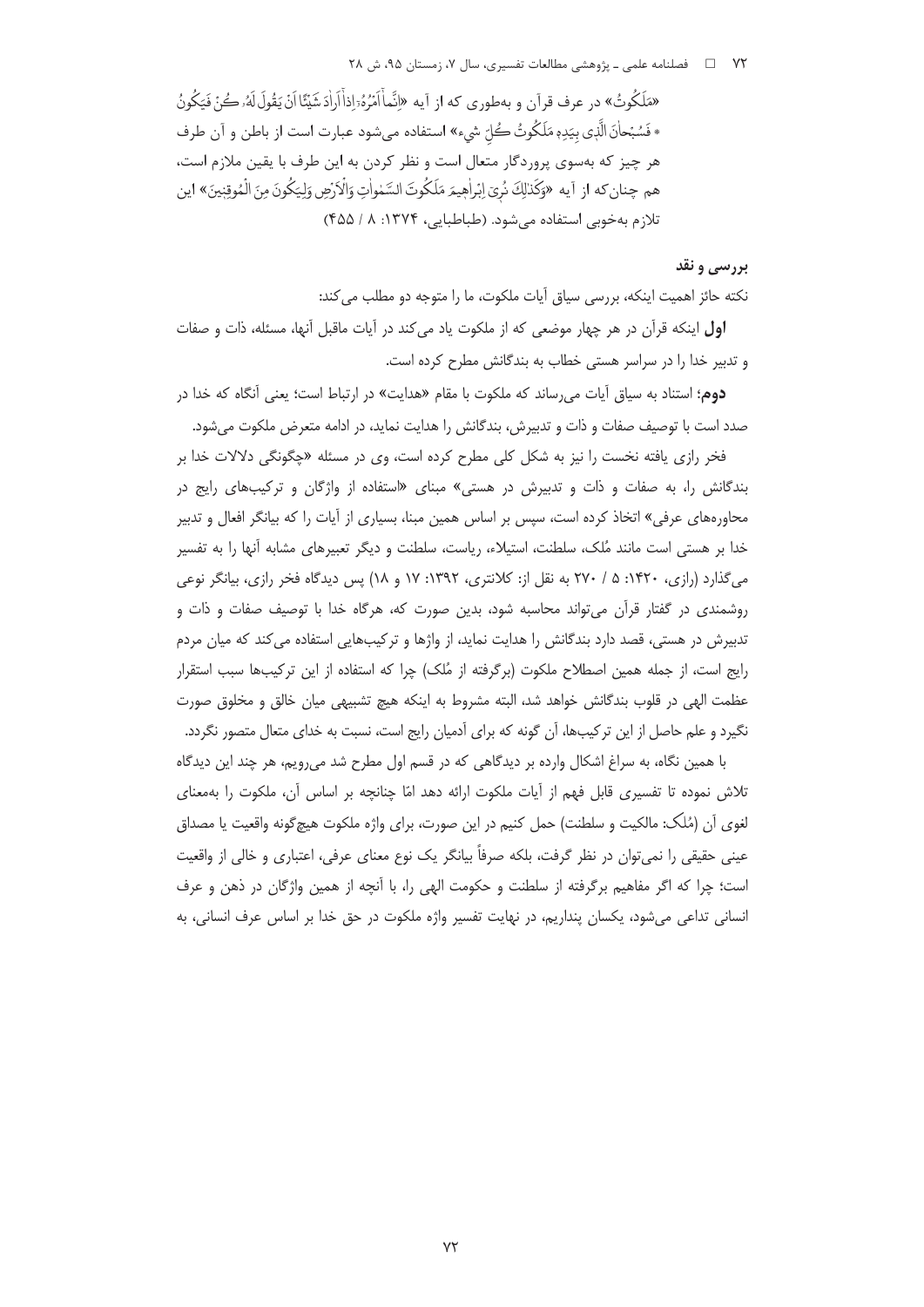چیستی حقیقت ملکوت در قرآن کریم و تحلیل دیدگاه مفسران د U۳ M۳

بی حقیقتی و اعتباری بودن آنها منجر خواهد شد؛ زیرا این ترکیبها در عرف انسانی جزء اوصاف ذهنی، وضعی و اعتباری، حاوی حقیقتی نمیباشند. (بنگرید به: طباطبایی، ۱۳۷۴: ۷ / ۲۴۱)

سید محمد حسین طباطبایی، با توسعه بیشتری به تمایز این ترکیبات و واژگان در عرف انسانی و عرف خدا پرداخته است، ايشان به آيات «قُل اللُّهُمَّ ماْلِكَ الْمُلْكِ» (آلءمران / ٢۶) «لِلْهِ مُلْكُ السَّمٰواتِ وَالْأَرْضِ وَماْ فِيهنَّ» (مائده / ١٢٠) و آيه «تَباْرَكَ الَّذِي بِيَدِهِ الْمُلْكُ وَهُوَ عَلَى كُلّ شَيْءٍ قَدِيرٌ ۞ ٱلَّذِي خَلَقَ الْمَوْتَ وَالْحَيوةَ» (ملك / ٣) استناد میکند، آیاتی که، مالکیت آسمان و زمین را تعلیل میکنند به اینکه، اگر خدای تعالی را مالک آسمانها و زمین دانسته است برای این بوده که وجود و واقعیت آنها، از خدا است. (همان، ۷ / ۲۴۲) آنچه گذشت نشان میدهد که دیدگاه نخست، با اعتباری دانستن مفهوم «ملکوت» این تمایز بنیادی را نادیده گرفته است.

درباره دیدگاه متأخرین در قسم دوم، همانطور که بیان شد، بیشتر بیانهای صاحبان این دیدگاه در دو قالب کل<sub>ی</sub> مطرح شده است، ا**ول** اینکه هر موجودی دو جهت دارد، یکی رو به خدا و دیگری رو به خلق، ملکوت هر چیز، آن جهتی است که رو به خدا است و مُلک آن رو به خلق است. می توان گفت: ملکوت بهمعنای هر دو جهت هر موجود است. **دوم** اینکه تدبیر موجودات با خدا است، این موجودات بهطور مستمر و دائم به یک واقعیت ثابتی تکیه دارند و از آن بهره می برند و چنانچه لحظهای از این واقعیت فاصله بگیرند به هلاکت می رسند.

بیان این مفسران را می توان بدین شکل تحلیل و تکمیل نمود؛ تحلیل این دیدگاه با استناد به مفاهیم عرش و نيز امر الهي هموارتر ميشود، بنابر آيات: «لِنَّماْ اَمْرُهُۥٓاِذاْ اَراٰدَ شَيْئًا اَنْ يَقُولَ لَهُۥ كُنْ فَيَكُونُ» (يس / ٨٢) و «وَإِداْ قَضِيٍّ اَمْرًا فَإِنَّماٰ يَقُولُ لَهُۥ كُنْ فَيَكُونُ» (بقره / ١١٧) و ديگر آيات مشابه در اين باب، «امر الهي» را به .<br>نظامی معین در آفرینش تعبیر میکنند که در آن نظام، اشیاء به صرف اراده الهی پا به عرصه وجود میگذارند (کلانتری، ۱۳۹۲: ۱۵۵) پس، موجودات تا هنگام موجود شدن با عالم امر در ارتباط هستند، حال به محض موجود شدن پا به عرصه هستی میگذارند، از این نشئه به بعد، با توجه به عدم استقلال موجودات در ذات، قوا و افعال، خدا به واسطه مجموعهای از قوا و نیروهای روحانی، آنها را محفوظ نگه میدارد و به تدبیر امورشان می پردازد؛ بنابراین هر شی دارای نیروی ملکوتی است که تدبیر امور آن را به عهده دارد (قُشیری، بیتا: ۳ / ۲۲۶) تدبیری که از مقام عرش الهی نشأت می¢یرد، عالم عرش مرکز و مقام حقیقی که زمام امور و تدابیر تکوینی جهان در آنها مجتمع بوده و از آنجا به هستی روانه میشود (کلانتری، ۱۳۹۲: ۲۰) عملکرد این نیروهای روحانی، ناییدا است و نسبت به حواس پنجگانه ما خارج از درک است، از این عملکرد به وجه باطنی اشیا قلمداد میشود و مقابل «خُلق» که وجه دیگر اشیاء است قرار می¢یرد، با این تفسیر، مجموعه عوالم هستی منحصر در دو عالم میشود؛ یکی «عالم خَلق» که از آن تعبیر به «مُلک» «جسم» و «طَبع» میشود و دیگری «عالم امر» که همان «باطن» و یا «وجه رو به خدای» موجودات است.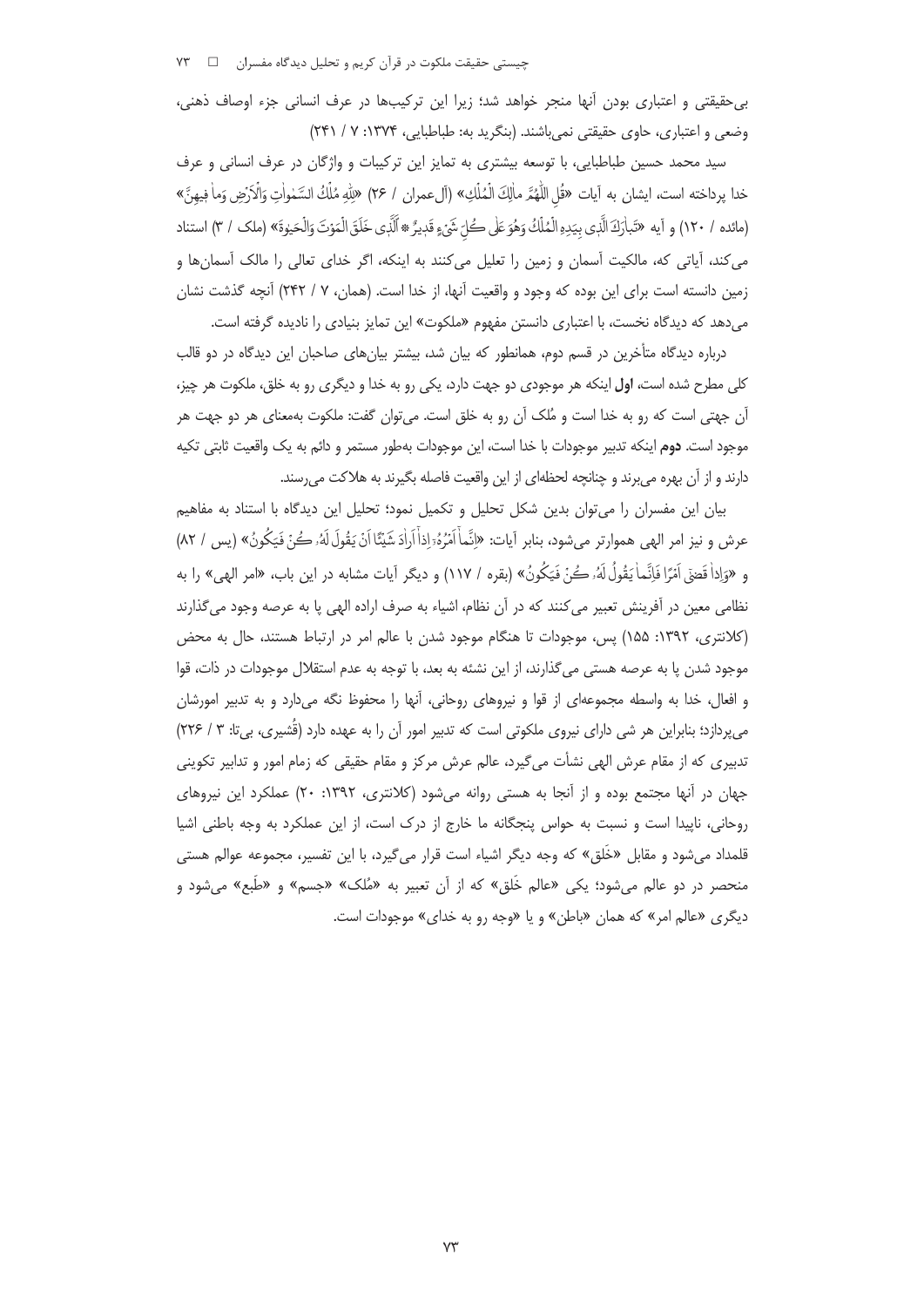روشن است که این عالم خَلق، با حواس پنجگانه قابل درک و رؤیت است، از آسمان بی ستون و آراستنی های آن گرفته و خَلق زمین با انواع نباتها، خلایق، اصناف، جمادها و حیوان ها. در اینجا، اشکال وارد بر دیدگاه قسم دوم و سوم که هر دو دیدگاه شامل یک تعریف واحد میشوند، مشخص میشود، آنها با ارائه تفسیری مادی و محسوس از ملکوت آن را بهمعنای، صرف مشاهده آسمان و زمین به همراه نظم و شگفتیهای أنها تفسیر نمودهاند، تا اینجا با توجه به مقدمات ذهنی خود به یک نتیجه میرسیم که در سابق بهعنوان يک پيشفرض مطرح شد، بدين صورت که ضمن مرور تعريف علامه طباطبايي از ملکوت و ظاهر آيه «اَوَلَمْ يَنْظُرُوا فِي مَلَكُوتِ السَّمْواٰتِ وَالْاَرْضِ وَ …» (اعراف / ١٨۵) كه خطاب عمومي به همراه لحن تقريرانه آن، ماهیتی مادی و قابل رؤیت از ملکوت را به ذهن مخاطب القاء می کند، ماهیتی که با دیدگاه تصویر گرایی باطنی (رأی متقدمین قسم دوم) هماهنگ نیست، با این وجود روشنترین مطلبی که به ذهن می رسد این است که، با در کنار هم قرار دادن نظر علامه، که ملکوت بهمعنای هر دو جهت (رو به خدا و رو به خَلق) را ممکن میداند به همراه ظاهر آیه مبارکه، این نتیجه حاصل میشود که نازلترین مرتبه ملکوت همین وجه رو به خَلق موجودات و ظاهر آنها است که خدا از همه انسانها میخواهد در آن بنگرند و تفکر کنند، تفکری که هم نیروی خداپرستی و ایمان به حق را تقویت میکند و هم روشنگر وجود یک هدف مهم در این عالم بزرگ و منظم است.

از این مرتبت رو به خَلق که بگذریم، به وجه باطنی و ناپیدای موجودات می رسیم وجهی که بیانگر ارتباط تدبیری خدا و موجودات است و درک آن به عده خاصی اختصاص همانند حضرت رسولﷺ، حضرت ابراهيمﷺ و ديگر امامان معصومﷺ دارد. بر اساس أيه مباركه «وَجَعَلْناْ مِنْهُمْ اَئِمَّةً يَهْدُونَ بِاَمْرِناْ لَمَا صَبَرُوا وَكَانُوا بَاٰياٰتِناٰ يُوقِنُونَ» (سجدہ / ٢۴) زمینه نیل به مقام امامت، رسیدن به درجات صبر و یقین است؛ از طرفی آيه «َوَكَذلِكَ نُرِيَ اِبْراٰهِيمَ مَلَكُوتَ السَّمْواٰتِ وَالْاَرْضِ وَلِيَكُونَ مِنَ الْمُوقِنِينَ» (انعام / ٧۵) اين را مىررساند كه، مقام يقين با رؤيت ملكوت بي|رتباط نيست. حاصل آنكه مقام امامت طبيعتاً با هدايتگرى امام همراه خواهد بود، چنانکه امام افزودن بر عهدهدار بودن رهبری اجتماعی و معنوی جامعه با هم، صاحب هدایت تشریعی و تکوینی نیز هست، بهعلاوه امامان بهواسطه مقام یقین و علم حضوری که به آنها عطا شده بسیاری از حقایق ملکوت بر ایشان مکشوف می شود و می توانند با در اختیار داشتن امر ملکوتی، در ذهن و روح انسان های مستعد تصرف کرده و اجرای بخشی از تدابیر خدا؛ یعنی هدایت انسانها را به جهت سیر دادن به کمال انسانی بر عهده بگیرند. حقیقت این ملکوت خاص، از مقام عرش الهی نشأت می گیرد، حقیقتی که غیر از خدا کسی در آن بهره و سهمی ندارد.

پس این دیدگاه (متقدمین قسم دوم و قسم سوم) به دلیل ارائه تفسیری صرفاً مادی و محسوس، حقیقت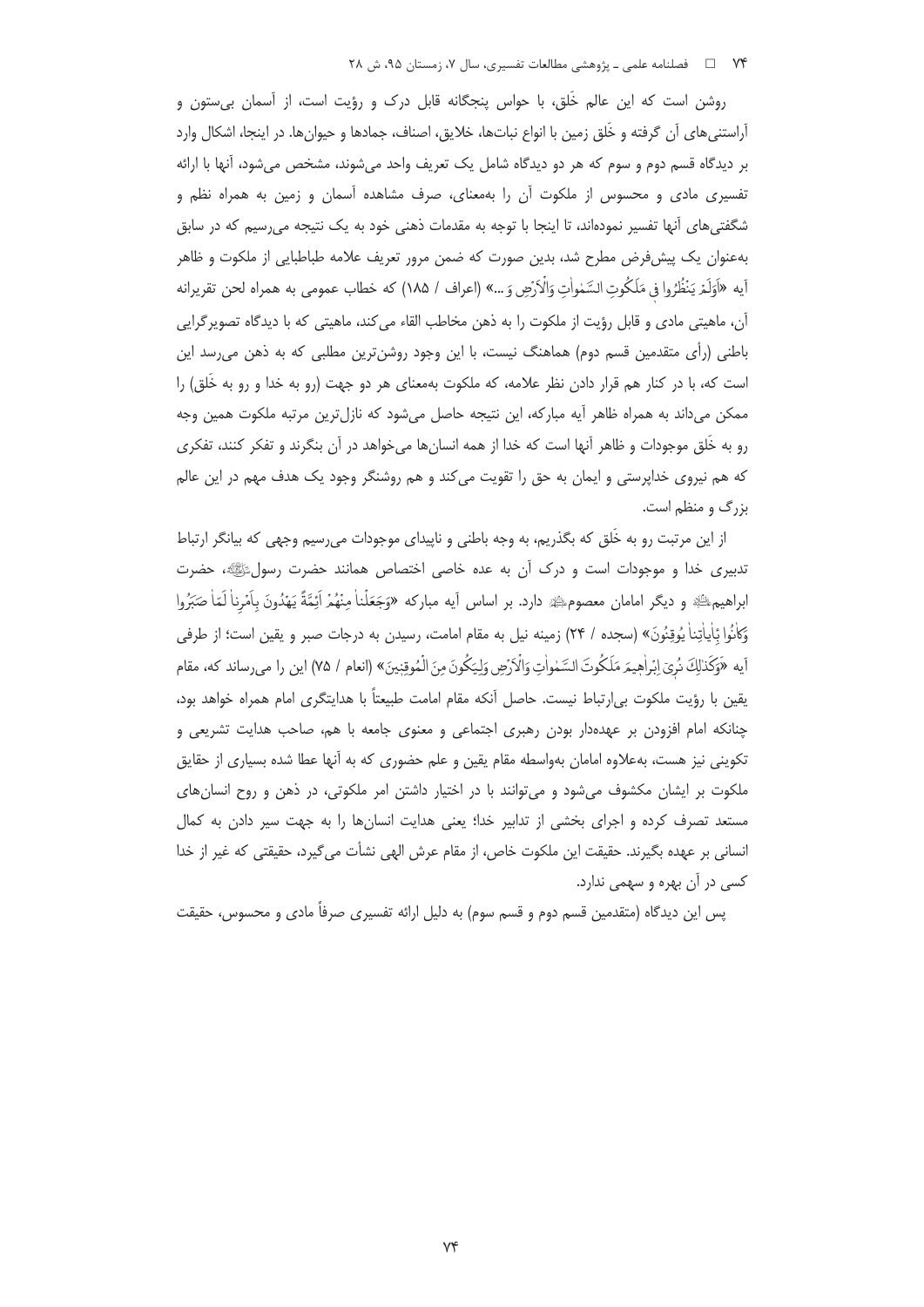چیستی حقیقت ملکوت در قرآن کریم و تحلیل دیدگاه مفسران د W۵ V۵

مبنایی دال بر منحصر بودن حقیقت ملکوت در ذات الهی را نادیده گرفته است؛ بنابراین به جنبه غیرمادی و نامحسوس ملکوت توجهی نداشته است و نیز به دلیل اینکه صرفاً ناظر به یکی از مراتب ملکوت (نازل ترین مرتبه) است و نتوانسته دیدگاهی جامع از ملکوت را عرضه نماید، دچار نقص است امّا با در کنار قرار گرفتن دیدگاه تصویرگرایی باطنی از ملکوت (رأی متأخرین قسم دوم) میتواند مراتب ملکوت را به جهت ارائه تعریفی همه جانبهنگر از آن، تکمیل نماید.

بنابر آنچه گذشت، دیدگاه متأخرین در قسم دوم، به دلایل زیر از اشکالهای وارد بر دیدگاههای پیشین محفوظ است:

١. تفسیری جامع و قابل حمل بر کل آیات ملکوت را عرضه نموده است.

۲. با در نظر گرفتن معنای عینی برای واژه ملکوت از حمل آن بر معانی اعتباری و تهی از واقعیت جلوگیری کرده است.

۳. امتیاز دیگر آن این است که روایات وارده در این باب، آن را مورد تائید قرار میدهند.

## ملکوت در روایات

در تفاسير روايي فريقين، در خصوص آيات مربوط به عالم ملكوت، تنها ذيل آيه شريفه «وَكَذلِكَ ذُرِيَ إِبْراٰهِيمَرَ مَلَكُوتَ السَّمْواٰتِ وَالْأَرْضِ وَلِيَكُونَ مِنَ الْمُوقِنِينَ» ييرامون ملكوتي كه به حضرت ابراهيمﷺ نشان داده شد روایاتی آمده است. دقت در مفاد این روایات در چیستی ملکوت و مسائل مرتبط با آن، این نتیجه را در پی دارد که از این روایات نمی توان به تعریفی جامع و مشخص از ملکوت دست یافت، امّا با این وجود برخی مختصات ویژگیهای هر چند کلی را، از کنار هم قرار دادن پارهای از آنها بهدست میآید، در ذیل برخی از این روایات مورد توجه قرار گرفته است:

١. عن ابنءباس «وَكَذلِكَ نُرِيّ إِبْراٰهِيمَ مَلَكُوتَ السَّمْواٰتِ وَالْأَرْضِ» قال: الشمس و القمر و النجوم (طبري، ۱۴۱۲: ۷ / ۱۶۲؛ سپوطی، ۱۴۰۴: ۳ / ۲۳)؛ ابن عباس درباره آیه ۷۵ انعام می گوید: مقصود خورشید و ماه و ستار گان است.

٢. ابنأبي حاتم عن ابنءباس في قوله «وَ كَذلِكَ نُرِي إبْراهِيمَ مَلَكُوتَ السَّماواتِ وَ الأَرْضِ» قال: يعني خلق السموات و الأرض (طبري، ١۴١٢: ٧ / ١٤٠٠؛ بغوي، ١۴٢٠: ٢ / ١٣۶)؛ ابن أبي حاتم از ابنءباس ذيل آيه ۷۵ انعام گوید: مقصود خلقت آسمان و زمین است.

٣. عبد الله بن مسكان، قال: قال أبوعبدالله، عليه: «وَكَذلِكَ شُرِيَ اِبْراٰهِيمَ مَلَكُوتَ السَّمْواٰتِ وَالْأَرْضِ وَلِيَكُونَ مِنَ الْمُوقِنِينَ»، قال: «كشط لإبراهيم السماوات السبع حتى نظر إلى ما فوق العرش، وكشط له الأرضون السبع و فعل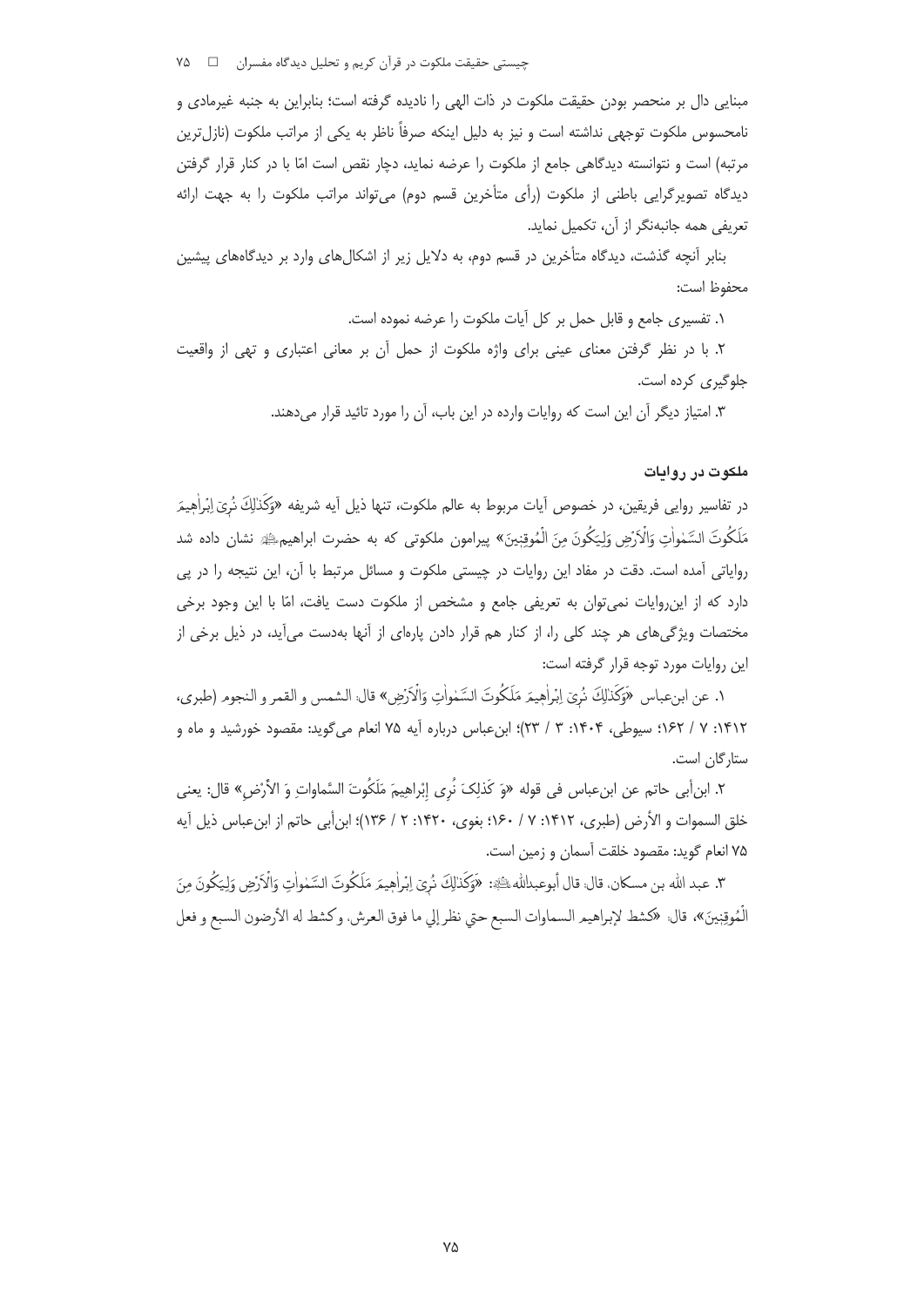بمحمدﷺ مثل ذلك، و إني لأرى صاحبكم و الأئمه من بعده قد فعل بهم مثل ذلك» (صفار، ١٤٠۴: ١ / ١٠٧؛ عیاشی، ۱۳۸۰: ۱ / ۳۶۳؛ مجلسی، ۱۴۰۳: ۱۲ / ۷۲)؛ عبدالله بن مسکان می گوید امام باقر اُ﴾ فرمود: برای ابراهیم هفت آسمان شکافته تا آسمان هفتم و موجودات آن و زمینهای هفتگانه را با موجودات درون آن دید و امامان بعد از ما نیز می بینند.

۴. في كتاب الاحتجاج للطبرسي حديث طويل عن النبي صلى الله عليه و آله و سلم يقول فيه عليه السلام. يا أبا جهل أما علمت قصه إبراهيمر الخليل عليه السلامر لما رفع في الملكوت و ذلك قول ربي: «َوَكَذَلِكَ نُرِيّ إبْراهيمَ مَلَكُوتَ السَّمٰواٰتِ وَالْأَرْضِ وَلِيَكُونَ مِنَ الْمُوقِنِينَ» قوى الله بصره لما رفعه دون السماء حتى أبصر الأرض و من عليها ظاهرين و مستترین (کلینی، بی تا: ۲ / ۱۹۶؛ حویزی، ۱۳۹۱: ۲ / ۶۲۳؛ بحرانی، ۱۴۱۶: ۴ / ۷۲)؛ در کتاب احتجاج طبرسی، حدیثی طولانی از حضرت رسولﷺ روایت شده است که در آن حضرت فرمود: ای اباجهل، آیا داستان ابراهیم را، هنگامی که به مقام ملکوت بالا رفت در این آیه شنیدهای: «َوَکَذلِكَ نُرِیّ اِبْراٰهِیمَ مَلَکُوتَ السَّمٰواٰتِ وَالۡاَرۡضِ وَلِيَكُونَ مِنَ الۡمُوقِنِينَ» بدين سان به ابراهيم ملكوت آسمان و زمين را نشان داديم تا از اهل یقین باشد، خدا چون او را به آسمان بالا برد قدرت بینایی و دیدش را پرتوان کرد که بر زمین و کارهای آشکار و پنهان مردم، بینا شود.

۵. هشامرعن أبي عبد الله ﷺ قال: «كشط له عن الأرض و من عليها و عن السماء و من فيها و الملك الذي يحملها و العرش و من عليه، و فعل ذلك برسول الله ﷺ و أمير المؤمنين ﷺ (عياشير، ١٣٨٠: ١ / ٣۶٣: قعر، ١٣٦٧: ١ / ٢٠٥؛ كليني بي تا: ٢ / ١٩۶). هشام از امام صادقﷺ: براي ابراهيم زمين و آنچه روي آن بود ظاهر شد و آسمان و .<br>آنچه در او بود در نظرش مشهود و هویدا گردید حتی فرشتگان حاملین عرش پروردگار را دید خدا عین همین مكاشفات را براي پيامبر اكرمﷺ و اميرمؤمنان ﷺ نيز ظاهر فرمود.

ع جابر بن يزيد قال سألت أبا جعفر، الله عن قوله تعالي: «وَكَذَلِكَ نُرِيَ اِبْرِلْهِيمَ مَلَكُوتَ السَّمْواتِ» فرفع أبو جعفر ِطَّةٍ بيده و قال: ارفع رأسك، فرفعته فوجرت السقف متفرقا و رمق ناظري في ثلمه حتى رأيت نورا حارعنه بصري، فقال هكذا رأي إبراهيم ملكوت السموات و الأرض و انظر الى الأرض ثمر ارفع رأسك، فلما رفعته رأيت السقف كماكان، ثعر أخذ بيدي، و أخرجني من الدار و ألبسني ثوبا و قال غمض عينيك ساعه ثعر قال أنت في الظلمات التي رأى ذو القرنين، ففتحت عيني فلمرأر شيئا ثمر تخطى خطا فقال أنت على رأس عين الحيوه للخضر، ثمر و خرجنا من ذلك العالمر الى عالمر .<br>آخر فسلكنا فيه فرأيناه كهيئه عالمنا في بنيانه و مساكنه و اهله، ثمر خرجنا الى عالمر ثالث كهيئه الاول و الثاني حتى وددنا خمسه عوالمر، قال نير قال لي هذه ملكوت الأرض و ليريبرها إبراهيمر و انما رأي ملكوت السموات و هي اثني عشر عالماكهيئه ما رأيت،كلما مضي منا امامر سكن أحد هذه العوالمر حتى يكون آخرهم القائم في عالمنا الذي نحن

 $V \xi$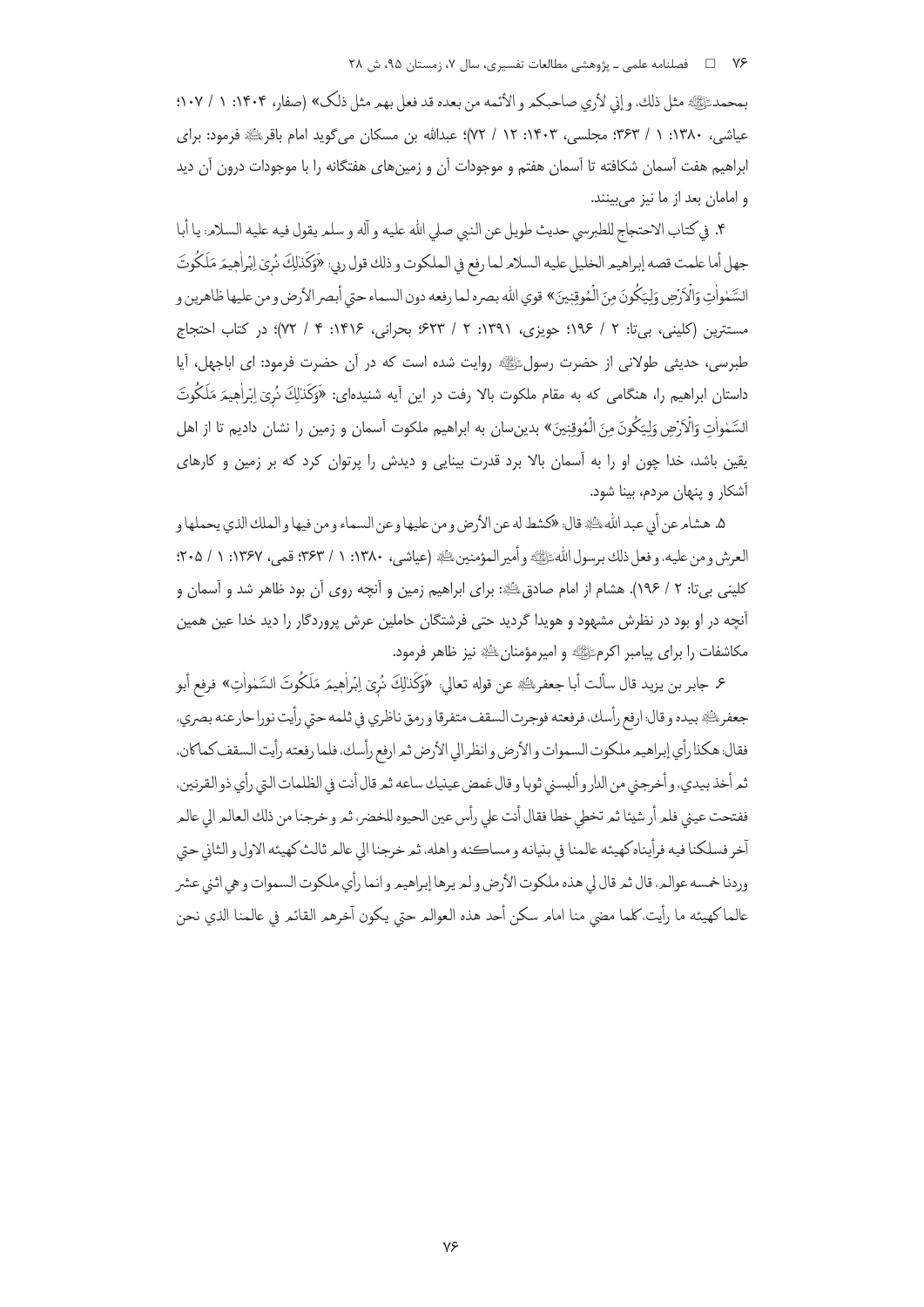ساڪنوه … . (عياشي، ١٣٨٠: ١ / ۴٠۴؛ کليني، بي تا: ٢ / ١٩۶)؛ جابربن عبدالله از امام باقر الله روايت کرده که از آن حضرت درباره «َوَکَذٰلِكَ دُرِّيَ اِبْرَاهِيمَ مَلَکُوتَ السَّمْواٰتِ» پرسیدم در حالی که به روی زمین نگاه می کردم، حضرت دستش را بلند کرد و فرمود: سرت را بلند کن، من نیز بلند کردم به سقف نگریستم دیدم شکافته شد، تا آنکه چشمم به نور بالاروندهای افتاد، نگاهم به آن خیره شد. امام فرمود: ابراهیم ملکوت آسمان و زمین را این گونه مشاهده کرد … فرمود: چشمهایت را بیوشان و لحظهای باز مکن … مقداری راه افتاديم، فرمود: آيا ميداني كه كجايي؟ گفتم: خير. گفتند كه اين چشمه خضر است، از آن عالم بيرون آمده به عالم دیگری وارد شدیم، دیدم در بنا و مسکن و اهل مانند جهان ماست تا به پنج عالم وارد شدیم، فرمود: اینها ملکوت زمین است ابراهیم اینها را ندیده است امّا ملکوت آسمان را دیده است، آنها ۱۲ عالم مانند آنچه دیدی، هستند هر چه بگذرد امامی از امامان در یکی از این عالمها ساکن میشود تا آخرین که امام قائم است در عالم ما ساكن مى شود ... .

٧. أَبِي عَبْدِ اللَّهِ لِخَلَّةِ ۚ قَالَ النَّبِيُّ ﷺ «طهوبَي لِلْمَسَاكِينِ بِالصَّبْرِ وَ هُمُ الَّذِينَ يَرَوْنَ مَلَكُوتَ السَّماواتِ وَ الْأَرْضِ.» (كليني، ١۴٠٧: ٢ / ۵۷۲؛ ابنشعبه، ١۴٠۴: ٣٧۶) امام صادق $\mathbb{B}_{\ast}$  به نقل از حضرت رسول اكرم فرمود: «خوشا به مستمندان از شکیبایی و همانها هستند که ملکوت آسمان و زمین را می بینند».

آنچه که از دقت در مفاد روایات فوق بهدست میآید اینکه، **اول**؛ کیفیت مشاهده مکانیسم آسمان و زمین برای حضرت ابراهیم، بر پایه این روایات، بیانگر دو حالت است: یکی اینکه خدا به چشم ظاهری او قوتی داد که این پدیدهها را آنچنان که هست مشاهده کرد و چیزهایی دید که دیگران از دیدن آن عاجز هستند، مانند آنچه را که حضرت رسولﷺ در شب معراج دیدند و یا اینکه بینش، بصیرت معنوی، چشم عقل و اندیشه او چنان تقويت شد كه گويا آن را با چشم سر ديده است؛ با توجه به اينكه، از مفهوم روايات، هر دو صورت قضيه قابل استنباط است بهتر آن است که بگوییم به هر دو صورت فرض فوق بوده است، همانطور که پیداست، این روایات، در جهت تبیین نمودن کیفیت این رؤیت ابراهیمی تلاش نموده نه ماهیت آن. **دوم**؛ بخشی از نتایج فوق، روشن می کند که ابراهیمﷺ در رؤیت فرامادی خود وجه باطنی آسمان و زمین یا همان جهت رو به خدا موجودات را به لحاظ ارتباط تدبیری این دو، مشاهده کرده است. **سوم**؛ بر اساس برخی از همین روایات، حضرت ابراهیمﷺ تنها ملکوت آسمان را رؤیت نمود. **چهارم**؛ روایات منقول از ابن عباس، منطبق با دیدگاههای بیان شده در قسم سوم و نیز متقدمین قسم دوم است که اشکالهای وارد بر آن در بخش مربوط گذشت.

روایات فوق، با صراحت دو ویژگی کلی و مرتبط با ملکوت را بیان می کنند: نخست اینکه صبر در برابر دشواریها زمینه و شرط لازم به جهت نیل به مقام ملکوت است و دوم اینکه ملکوت عوالم زمین و آسمان، هر كدام به ترتیب شامل ۵ و ۱۲ عالم هستند، ۱۲عالم آسمانی، شبیه یا همانند، عالم كنونی است.

**YY**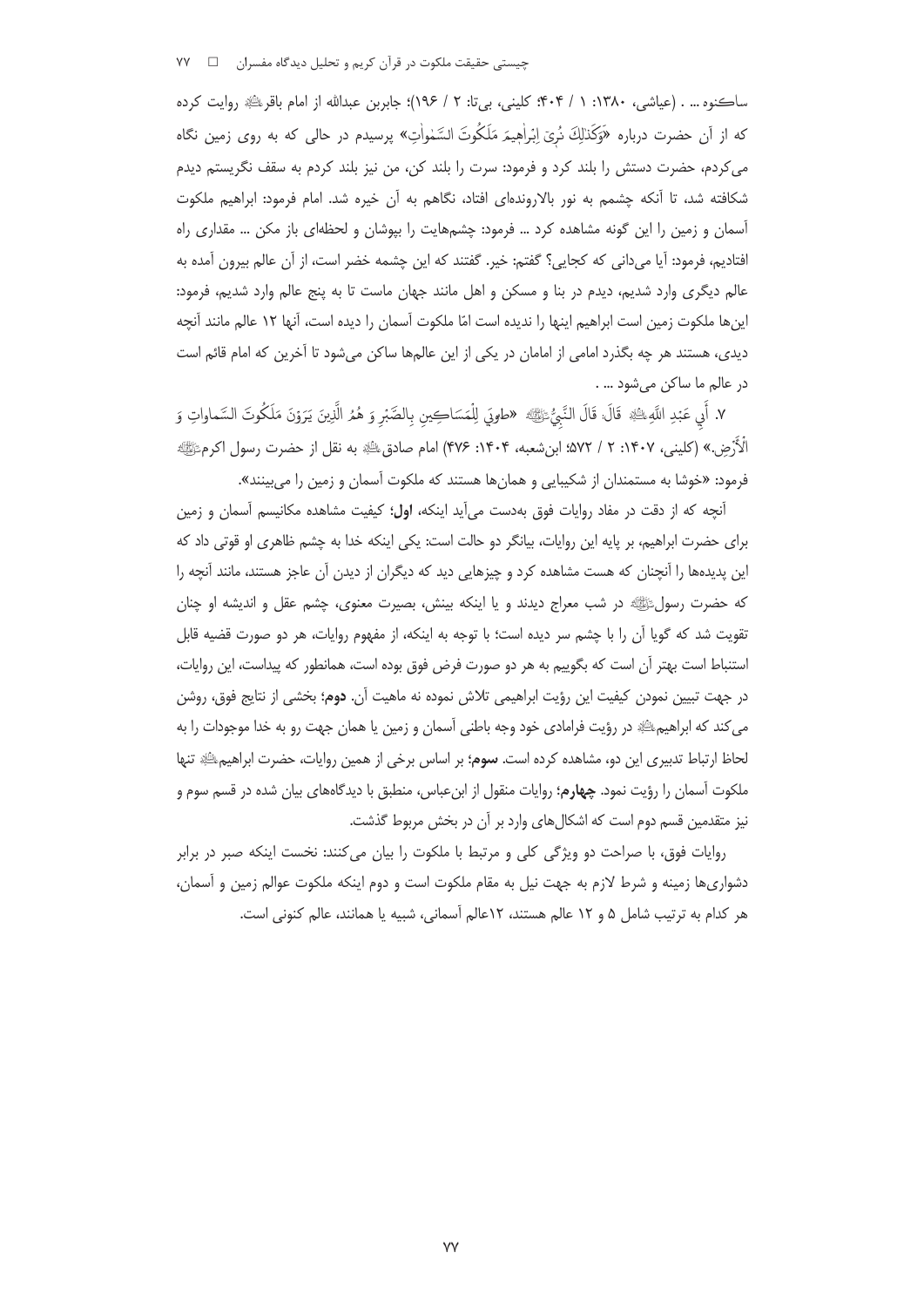#### نتىحە

چهار آیه از آیات قرآن کریم با صراحت از ملکوت سخن گفته است، در این آیات سخن روشنی در چیستی و حقیقت ملکوت دیده نمیشود، امّا با دقّت در مفاد ظاهری آنها می¤وان به پارهای از ویژگیها و مختصات ملکوت یی برد. با مراجعه به تفاسیر بهدست می آید که در بیانات مفسران، تفاوتهایی در چیستی ملکوت به چشم میخورد، تفاوتهایی که سبب پدید آمدن دیدگاههای متعددی در این باب شده است.

از مجموع دیدگاهها، سه دیدگاه که مهمترین و روشنترین دیدگاهها در این باب هستند در سه قسم کلی، ذیل آیات ملکوت، مورد بررسی قرار گرفت. دیدگاه مطرح در قسم دوم، به جهت ارائه تفسیری روشن، جامع و قابل حمل بر آیات ملکوت و نیز با در نظر گرفتن معنای عینی برای واژه ملکوت از حمل آن بر معنای اعتباری جلوگیری کرده است، دیدگاهی منطقی و قابل قبولتر به شمار میآید، دیدگاهی که ملکوت را، امری باطنی در نظام عرش الهی میداند و از آن به چهره انتساب اشیاء به خدا به لحاظ ارتباط تدبیری میان آنها، تعبیر می کند، امری خارج از قید زمان و مکان و محیط بر عالم مُلک است که با مفاهیم امرالهی، هدایت، امامت، یقین و عرش مرتبط است. اصول کلّی همین دیدگاه در بخشی از روایات وارد شده در این باب، ملاحظه می شود.

- منابع و مآخذ الف) كتابها - قرآن كريم – ابن فارس، أحمد، ١٤٠٤ ق، *معجم مقاييس اللغه*، قم، مكتب الاعلام الاسلامي. – ابن منظور، محمد بن مكرم، ١٤١٤ ق، *لسان العرب*، بيروت، دار صادر. – امین اصفهانی، سیده نصرت، **۱۳٦۱،** *مخزن العرفان در تفسیر قرآن***، ت**هران، نهضت زنان مسلمان. – اندلسي، ابوحيان محمد بن يوسف، ١٤٢٠ ق، *البحر المحيط في التفسي*ر، بيروت، دار الفكر . – آلوسی، سید محمود، ۱٤۱٥ ق، *روح المعانی فی تفسیر القرآن العظیم و السبع المثانی*، بیروت، دار الكتب العلميه. – بحراني، سيدهاشم، ١٤١٦ ق، *البرهان في تفسير القرآن*، تهران، بنياد بعثت. – بروسوي، اسماعيل، بي تا، تفسير ر*وح البيان*، بيروت، دار الفكر .
	- بغوي، حسين بن مسعود، ١٤٢٠ ق، *معالم التنزيل في تفسير القرآن*، بيروت، دار إحياء التراث العربي.